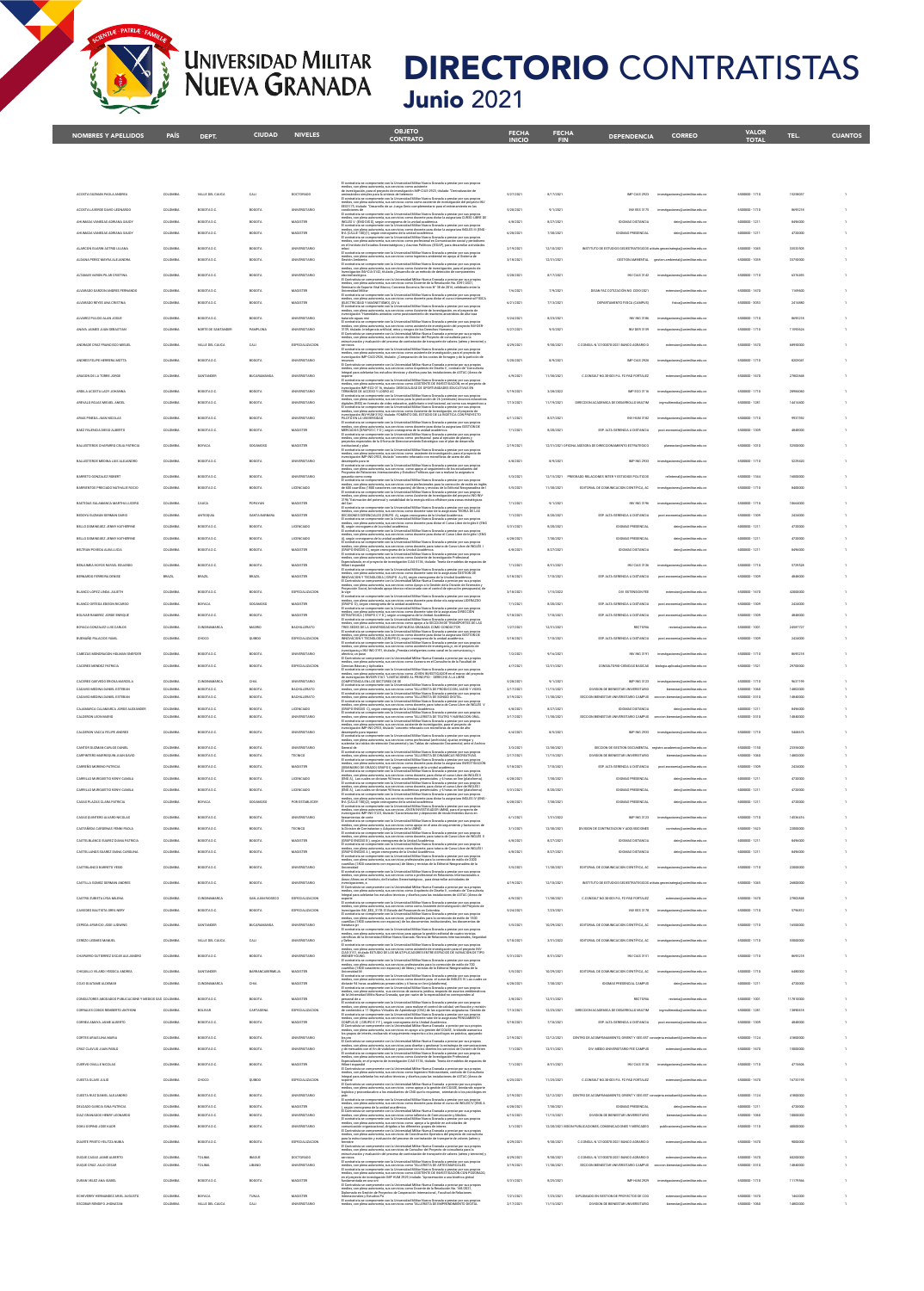## **Junio 2021**

 $\begin{array}{ccc} 1 & 1 \\ 1 & 2 \\ 2 & 1 \end{array}$ 

 $\begin{array}{c} \begin{array}{c} 1 \\ 1 \end{array} \end{array}$  $\begin{array}{c} 1 \\ 1 \\ 1 \end{array}$  $\begin{array}{c} \begin{array}{c} 1 \\ 1 \end{array} \end{array}$ 

| un contratoria ao compromete con la Universidad Militar Noeva Granada a prestar por sua propios<br>medico, con plena autonomía, sua servicios como como Asistente de Investigación del proyecto de<br>Investigación DXT-EES-X272 "Pa<br>El contratista se compromete con la Universidad Militar Nueva Granada a prestar por sus propios                                                                                                                                                                                                                                                                                                                                          |                        |                          |                                                                                                                  |                                                                   |                                |                      |
|----------------------------------------------------------------------------------------------------------------------------------------------------------------------------------------------------------------------------------------------------------------------------------------------------------------------------------------------------------------------------------------------------------------------------------------------------------------------------------------------------------------------------------------------------------------------------------------------------------------------------------------------------------------------------------|------------------------|--------------------------|------------------------------------------------------------------------------------------------------------------|-------------------------------------------------------------------|--------------------------------|----------------------|
|                                                                                                                                                                                                                                                                                                                                                                                                                                                                                                                                                                                                                                                                                  | 6/18/2021              | 8/18/2021                | EXT-EES 3272                                                                                                     | nes@unimilitar.edu.co                                             | 6500000 - 1710                 | 5869272              |
|                                                                                                                                                                                                                                                                                                                                                                                                                                                                                                                                                                                                                                                                                  | 2/1/2021               | 12/24/2021               | SION DE BIENESTAR UNIVERSITARIO                                                                                  | estar@unimilitar.edu.co                                           | 6500000 - 1060                 | 36028223             |
|                                                                                                                                                                                                                                                                                                                                                                                                                                                                                                                                                                                                                                                                                  | 6/21/2021              | 7/13/2021                | DEPARTAMENTO DE MATEMATICAS                                                                                      | matematicas@unimilitar.edu.co                                     | 6500000-1520                   | 4451520              |
| El conditation a compensation can be the<br>resulted Millan November (and the condition of the condition of the<br>condition and competent of the condition of the condition of the<br>condition of the condition of the condition of                                                                                                                                                                                                                                                                                                                                                                                                                                            | 6/8/2021               | 8/27/2021                | <b>IDIOMAS DISTANCIA</b>                                                                                         | dein@unimilitar.edu.co                                            | 6000000-1211                   | 8496000              |
|                                                                                                                                                                                                                                                                                                                                                                                                                                                                                                                                                                                                                                                                                  |                        |                          |                                                                                                                  |                                                                   |                                |                      |
| .<br>Ita se compromete con la Universidad Militar Nueva Granada a prestar por sus propios<br>In olena autonomía, sus servicios como docente para dictar el curso libre de Ingles V (<br>El cont                                                                                                                                                                                                                                                                                                                                                                                                                                                                                  | 6/28/2021              | 7/10/2021                | IDIOMAS PRESENCIAL                                                                                               | dein@unimilitar.edu.co                                            | 6000000-1211                   | 4720000              |
| rmedico, con plena automorina, xua xervicios corno diccerele para dictar el curso libre de Ingles V (<br>ENGINS D), xegún cronograma de la unidad académica.<br>El contratista se compromeia con la Universidad Militar Nueva Granad                                                                                                                                                                                                                                                                                                                                                                                                                                             | 6/8/2021               | 8/27/2021                | <b>DIOMAS DISTANCIA</b>                                                                                          | dein@unimilitar.edu.co                                            | 6000000-1211                   | 8496000              |
|                                                                                                                                                                                                                                                                                                                                                                                                                                                                                                                                                                                                                                                                                  | 6/25/2021              | 8/25/2021                | INV ING 3186                                                                                                     | investigaciones@unimilitar.edu.co                                 | 6500000 - 1710                 | 5796812              |
| fratarios aguas $\label{eq:constrained} Theorem~\ref{independent} and the previous method is a product of the first property, consider a nontrivial representation of the first property, and the first property is a nontrivial representation. For example, if the first property is a nontrivial representation of the first property, and the first property is a group is a group, and the first property is a group, and the first property is a group, and the first property is a group, and the first property is a group, and the first property is a group, and the first property is a group, and the first property is a group, and the first property is a group.$ |                        |                          |                                                                                                                  |                                                                   |                                |                      |
|                                                                                                                                                                                                                                                                                                                                                                                                                                                                                                                                                                                                                                                                                  | 2/18/2021              | 12/15/2021               | SECCION BENESTAR UNIVERSITARIO CAMPUS aeccion.bienestar@unimilitar.edu.co                                        |                                                                   | 6500000-3310                   | 41800000             |
| accompany of the company of the contract of the contract of the contracts of the contracts of the contracts of the contracts of the contracts of the contracts of the contracts of the contracts of the contracts of the contr                                                                                                                                                                                                                                                                                                                                                                                                                                                   | 4/26/2021              | 9/26/2021                | DIVISION DE GESTION DEL TALENTO HUMANO                                                                           | talento.humano@unimilitar.edu.co                                  | 6500000 - 1560                 | 21000000             |
|                                                                                                                                                                                                                                                                                                                                                                                                                                                                                                                                                                                                                                                                                  |                        |                          |                                                                                                                  |                                                                   |                                |                      |
| metos, con peroa autonoma, sua servucos como xustente de l'Orixi (1971)<br>Investigación para el proyecto de investigación con codigo IMP-CIAS-3114, titulado: _ESTUDIO DE<br>INTERACCIÓNES INTERESPECÍFICAS ED FITOPLASMAS<br>El contr                                                                                                                                                                                                                                                                                                                                                                                                                                          | 5/31/2021              | 3/22/2022                | 8551473                                                                                                          | sciones@unimilitat.edu.co                                         | 6500000 - 1710                 | 21738045             |
| disciplinaria<br>El contratista se co                                                                                                                                                                                                                                                                                                                                                                                                                                                                                                                                                                                                                                            | 1/26/2021              | 7/27/2021                | VICERRECTORIA GENERAL                                                                                            | vicegen@unimilitar.edu.co                                         | 6500000 - 1050                 | 24000000             |
| disciplinaris<br>El confundito as compromete con la Universidad Militar Nueva Granada a prestar por sus propios<br>El confundito as compromete, sus inclusions entre disciplinari del disciplinari di CSI 100<br>El confundito, la com                                                                                                                                                                                                                                                                                                                                                                                                                                           | 7/1/2021               | 8/20/2021                | ESP. ALTA GERENCIA A DISTANCIA                                                                                   | post.economia@unimilitar.edu.co                                   | 6500000 - 1309                 | 2424000              |
|                                                                                                                                                                                                                                                                                                                                                                                                                                                                                                                                                                                                                                                                                  | 3/1/2027               | 12/30/2021               | DIVISION DE CONTRATACION Y ADQUISICIONES                                                                         | contratos@unimilitar.edu.co                                       | 6500000 - 1623                 | 45400000             |
| procesos de co<br>El contrativa se compromete con la Universidad Militar Noeva Granada a prestar por sus propios<br>medios, con plena autonomía, sus servicios como Asesor a la Rectoria y Vicemectoria Académica en<br>la formulación,                                                                                                                                                                                                                                                                                                                                                                                                                                          |                        |                          |                                                                                                                  |                                                                   |                                |                      |
| meator, com para autonomia, na servicioni contro Antaliz al si autonomia y vicentencina Academica e di Monten<br>la formalación, manteninierelo, difusión y actualización de las políticas educativas del Metalento de la<br>Elizont                                                                                                                                                                                                                                                                                                                                                                                                                                             | 2/10/2021              | 7/31/2021                | VICERRECTORIA GENERAL                                                                                            | militar.edu.co                                                    | 6500000 - 1050                 | 35700000             |
|                                                                                                                                                                                                                                                                                                                                                                                                                                                                                                                                                                                                                                                                                  | 8/27/2021              | 11/20/2021               |                                                                                                                  | PROVECTOS DE EXTENSION spenieria giproyectos@unimilitar.edu.co    | 6500000-1274                   | 6291000              |
| las fechas plus<br>compromeis con la théoretical Militar News Garanda a prestar por sur cropies<br>Constantin en compromeis con la théoretical Militar News Garantes (1986)<br>(Photoscophic Scholars) (Shibbon X %), equivalent po                                                                                                                                                                                                                                                                                                                                                                                                                                              |                        |                          |                                                                                                                  |                                                                   |                                |                      |
|                                                                                                                                                                                                                                                                                                                                                                                                                                                                                                                                                                                                                                                                                  | 7/1/202                | 8/20/2021                | ESP. ALTA GERENCIA A DISTANCIA                                                                                   |                                                                   | 6500000 - 1309                 | 484800               |
|                                                                                                                                                                                                                                                                                                                                                                                                                                                                                                                                                                                                                                                                                  | 7/9/2021<br>2/17/2021  | 7/10/2021<br>11/15/2021  | ESP. DERECHO SANCIONATORIO - CAMPUS<br>DIVISION DE BIENESTAR UNIVERSITARIO                                       | atorio@unimilitar.edu.co<br>bienestar@unimilitar.edu.co           | 6500000 - 1244<br>6500000-1060 | 1616000<br>14802000  |
|                                                                                                                                                                                                                                                                                                                                                                                                                                                                                                                                                                                                                                                                                  |                        |                          |                                                                                                                  |                                                                   |                                |                      |
| $\label{thm:main} \begin{minipage}[t]{. \begin{minipage}[t]{. \begin{tabular}[t]{. \begin{tabular}[t]{. \begin{tabular}[t]{. \rule{0.2ex}{. \rule{0.1ex}{. } \end{tabular} \end{tabular} \end{tabular} \end{minipage}} \begin{minipage}[t]{. \begin{tabular}[t]{. \rule{0.2ex}{. } \end{tabular} \end{minipage}} \begin{minipage}[t]{. \begin{tabular}[t]{. \rule{0.2ex}{. } \end{tabular} \end{minipage}} \begin{minipage}[t]{. \end{tabular} \end{minipage}} \begin{minipage}[t]{. \end{tab$                                                                                                                                                                                   | 7/1/2021               | 8/20/2021                | ESP. ALTA GERENCIA A DISTANCIA                                                                                   | post economia@unimilitar.edu.co                                   | 6500000-1309                   | 2424000              |
| <br>eveluy por los co<br>El contratista as correpromente con la Universidad Millard Nueva Granada a persiste pressuperati<br>medicis, con plena autorsenia, sua servicio: corre dicentris, para dictar el curso de Curso Liber IV<br>medici                                                                                                                                                                                                                                                                                                                                                                                                                                      | 3/1/2021               | 12/30/2021               | DIVISION DE CONTRATACION Y ADQUISICIONES                                                                         | contratos@unimilitar.edu.co                                       | 6500000-1623                   | 45400000             |
|                                                                                                                                                                                                                                                                                                                                                                                                                                                                                                                                                                                                                                                                                  |                        |                          |                                                                                                                  |                                                                   |                                |                      |
|                                                                                                                                                                                                                                                                                                                                                                                                                                                                                                                                                                                                                                                                                  | 6/8/2021               | 8/27/2021                | <b>IDIOMAS DISTANCIA</b>                                                                                         | dein@unimilitar.edu.co                                            | 6000000-1211                   | 8496000              |
| $\hat{Q}$ tataforma), as compromeiro con la Universidad Militar Norva Granada a presiste propios el controllato se compromeiro con la Universidad Militar Norva Granada a presiste propios el controllato del controllato del co                                                                                                                                                                                                                                                                                                                                                                                                                                                 | 6/21/2021              | 9/13/2021                | DEPARTAMENTO DE MATEMATICAS                                                                                      | matematicas@unimilitar.edu.co                                     | 6500000 - 1520                 | 2245440              |
|                                                                                                                                                                                                                                                                                                                                                                                                                                                                                                                                                                                                                                                                                  | 4/8/2021               | 12/31/2021               |                                                                                                                  | DIRECCION PROYECTO CAMPUS spenieria giproyectos@unimilitar.edu.co | 6500000 - 1274                 | 20000000             |
| warminación y p.<br>Quentinación y p.<br>El contratista se compromete con la Universidad Militar Nueva Granada a prestar por sus propios<br>medios, con plena autonomía, sus servicios como docente especial dictando el Vacacional de                                                                                                                                                                                                                                                                                                                                                                                                                                           |                        |                          |                                                                                                                  |                                                                   |                                |                      |
|                                                                                                                                                                                                                                                                                                                                                                                                                                                                                                                                                                                                                                                                                  | 6/22/2021              | 7/14/2021                | PREGRADO DERECHO                                                                                                 | derecho@unimilitar.edu.co                                         | 6500000-1244                   | 2462720              |
|                                                                                                                                                                                                                                                                                                                                                                                                                                                                                                                                                                                                                                                                                  | 7/6/2021               | 11/15/2021               | VICERRECTORIA CAMPUS NUEVA GRANADA                                                                               | campus, cajica@unimilitar.edu.co                                  | 6500000 - 3002                 | 48000000             |
|                                                                                                                                                                                                                                                                                                                                                                                                                                                                                                                                                                                                                                                                                  | 7/12/2021              | 7/23/2021                | DEPARTAMENTO DE HUMANIDADES CAMPUS                                                                               | humanidades@unimilitat edu.co                                     | 6500000-3179                   | 4024800              |
|                                                                                                                                                                                                                                                                                                                                                                                                                                                                                                                                                                                                                                                                                  | 2/17/2021              | 11/15/2021               | DIVISION DE BIENESTAR UNIVERSITARIO                                                                              | star@unimilitar.edu.co                                            | 5500000 - 1060                 |                      |
|                                                                                                                                                                                                                                                                                                                                                                                                                                                                                                                                                                                                                                                                                  | 2/19/2021              | 12/10/2021               | INSTITUTO DE ESTUDIOS GEOESTRATEGICOS atituto.geo                                                                | ategia@unimilitar.edu.co                                          | 6500000-1045                   | 33533493             |
| medico, con plena autonomía, sus servicios como profesional en Ciencias Navales en el Insti<br>Estudios Geoestratégicos y Asuntos Políticos (IEGAP), para desarrollar actividades académic<br>ituto de<br>:as que                                                                                                                                                                                                                                                                                                                                                                                                                                                                |                        |                          |                                                                                                                  |                                                                   |                                |                      |
|                                                                                                                                                                                                                                                                                                                                                                                                                                                                                                                                                                                                                                                                                  | 2/19/2021              | 12/10/2021               | INSTITUTO DE ESTUDIOS GEOESTRATEGICOS atitulo, peo                                                               | estrategia(li unimilitar.edu.cc                                   | 6500000-1045                   | 47615925             |
| omme<br>El contratista se compromete con la Universidad Militar Nueva Granada a prestar por sus propios<br>medios, con plena autonomía, sus servicios como asistente de investigacion, en el proyecto de<br>Investigacion MP-ING-3122 t                                                                                                                                                                                                                                                                                                                                                                                                                                          | 6/2/2021               | 3/1/2022                 | IMP ING 3122                                                                                                     | investigaciones@unimilitar.edu.co                                 | 6500000-1710                   | 26085654             |
| $\sigma$ as well under the components can be transmissed Millar Marco Coronda a presider pro available Corondal and the components can be composed to the component of the composite of the component of the composite component                                                                                                                                                                                                                                                                                                                                                                                                                                                 | 2/17/2021              | 11/15/2021               | DIVISION DE BIENESTAR UNIVERSITARIO                                                                              | militar edu co<br>star@un                                         |                                |                      |
|                                                                                                                                                                                                                                                                                                                                                                                                                                                                                                                                                                                                                                                                                  |                        |                          |                                                                                                                  |                                                                   |                                |                      |
|                                                                                                                                                                                                                                                                                                                                                                                                                                                                                                                                                                                                                                                                                  | 2/1/2021               | 7/31/2021                | OFICINA ASESORA JURIDICA                                                                                         | juridica@unimilitat edu.co                                        | 6500000 - 1007                 | 15600000             |
| medica, con plena autonomía, sus servicios como Ingeniero Electricista contrato de Consultoria<br>Integral para adelantar los estudios técnicos y diseños para las instalaciones de ASTAC (Áneas de                                                                                                                                                                                                                                                                                                                                                                                                                                                                              | 6/25/2021              | 11/25/2021               | C.CONSULT NO.30-003 PA. FC-PAD FORTALEZ                                                                          | extension@unimilitar.edu.co                                       | 6500000 - 1670                 | 16733195             |
| angerte Mes. un compromete con la DARG a peníntrare rea propios mediato, con plena antonomica possibilità dell<br>Engantiad y Sala Compromete del superioristo del su estabalista del Programa de Administración de la<br>Engantiad                                                                                                                                                                                                                                                                                                                                                                                                                                              |                        |                          |                                                                                                                  |                                                                   |                                |                      |
|                                                                                                                                                                                                                                                                                                                                                                                                                                                                                                                                                                                                                                                                                  | 5/3/2021               | 12/15/2021               | PREGRADO ADMON DE LA SEGURIDAD seguridad integral (Ismimilitat educo                                             |                                                                   | 6500000-1346                   | 16000000             |
| Internacionales y Estudios Po                                                                                                                                                                                                                                                                                                                                                                                                                                                                                                                                                                                                                                                    | 7/12/2021              | 7/16/2021                | DIPLOMADO EN GESTION DE PROYECTOS DE COO                                                                         | extension@unimilitar.edu.co                                       | 6500000-1670                   | 2924000              |
| Internacionales y Estudios Po<br>El contratista se compromete con la Universidad Militar Nueva Granada a prestar por sus propios<br>medios, con plena sudonomía, sus servicios como apoyo al proceso de perfeccionarriento de 11<br>Doc                                                                                                                                                                                                                                                                                                                                                                                                                                          |                        |                          |                                                                                                                  |                                                                   |                                |                      |
|                                                                                                                                                                                                                                                                                                                                                                                                                                                                                                                                                                                                                                                                                  | 5/10/2021              | 11/20/2021               | DECANATURA MEDICINA                                                                                              | facm<br>cina@unimilitar.edu.co                                    | 6500000 - 2001                 | 22800000             |
|                                                                                                                                                                                                                                                                                                                                                                                                                                                                                                                                                                                                                                                                                  | 5/18/2021              | 7/10/2021                | ESP. ALTA GERENCIA A DISTANCIA                                                                                   | post economia@unimilitar.edu.co                                   | 6500000 - 1309                 | 4848000              |
|                                                                                                                                                                                                                                                                                                                                                                                                                                                                                                                                                                                                                                                                                  | 7/1/2021               | 8/20/2021                | ESP. ALTA GERENCIA A DISTANCIA                                                                                   | post economia@unimilitar.edu.co                                   | 6500000-1309                   | 4848000              |
| Decays<br>interior due to include the constraints and the constraints of the first<br>present of the Equitable state is the three redshifts between Grands a product per mail probability<br>of the constraints of the constraints and                                                                                                                                                                                                                                                                                                                                                                                                                                           |                        |                          |                                                                                                                  |                                                                   |                                |                      |
| efectivo del<br>El contratista se co<br>eficióvo del<br>El contratats se compromete con la Universidad Militar Nueva Granada a prestar por sus propios<br>medios, con plena autonomía, sus servicios como asistente de investigación para el proyecto INV-<br>CIAS-3151, itulad                                                                                                                                                                                                                                                                                                                                                                                                  | 5/5/2021               | 9/28/2021                | CENTRO DE ACOMPANAMENTO, ORIENT Y SEG EST consejeria estudanti@unimilitar.edu.co                                 |                                                                   | 6500000-1124                   | 23986312             |
|                                                                                                                                                                                                                                                                                                                                                                                                                                                                                                                                                                                                                                                                                  | 5/31/2021              | 8/31/2021                | INV CIAS 3151                                                                                                    | ing<br>tigaciones@unimilitar.edu.co                               | 6500000 - 1710                 | 11170566             |
| visuame visuam.<br>El contratista se compromete con la Universidad Militar Nueva Granada a prestar por sus propios<br>medios, con plena autonomía, sus servicios profesionales para el diseño editorial de los documer                                                                                                                                                                                                                                                                                                                                                                                                                                                           | 5/5/2021               | 11/10/2021               | EDITORIAL DE COMUNICACION CIENTÍFICA, AC                                                                         | in,<br>anes@unimilitar.edu.co                                     | 6500000 - 1710                 | 16000000             |
| institucionales, documentos de literatura, princese constante per le 018870 estatunico es documentos de litera<br>El contrativis as compromete con la Universidad Militar Navez Granda a prestar pro au propio<br>en media, con plen                                                                                                                                                                                                                                                                                                                                                                                                                                             |                        |                          |                                                                                                                  |                                                                   |                                |                      |
|                                                                                                                                                                                                                                                                                                                                                                                                                                                                                                                                                                                                                                                                                  | 5/5/2021               | 11/10/2021               | EDITORIAL DE COMUNICACION CIENTÍFICA, AC                                                                         | militar.edu.co                                                    | 6500000 - 1710                 |                      |
|                                                                                                                                                                                                                                                                                                                                                                                                                                                                                                                                                                                                                                                                                  |                        |                          |                                                                                                                  |                                                                   |                                |                      |
|                                                                                                                                                                                                                                                                                                                                                                                                                                                                                                                                                                                                                                                                                  | 5/18/2021              | 7/10/2021                | ESP. ALTA GERENCIA A DISTANCIA                                                                                   | post.economia@unimilitar.edu.co                                   | 6500000 - 1309                 | 2424000              |
|                                                                                                                                                                                                                                                                                                                                                                                                                                                                                                                                                                                                                                                                                  |                        |                          |                                                                                                                  |                                                                   |                                |                      |
| Negotendra, Rovis<br>El contenista en compromeiro con la Universidad Militar Nueva Granada a preside por sus propios<br>El contenista se compromeiro con la Universidad Militar Nueva Granada a presidente NUGCO-MOOR<br>El Contenista                                                                                                                                                                                                                                                                                                                                                                                                                                           | 6/9/2021               | 8/9/2021                 | C.CONSULT NO.30-003 P.A. FC-PAD FORTALEZ                                                                         | sittat edu co                                                     | 6500000 - 1670                 | 6693278              |
|                                                                                                                                                                                                                                                                                                                                                                                                                                                                                                                                                                                                                                                                                  | 2/17/2021              | 11/15/2021               | DIVISION DE BIENESTAR UNIVERSITARIO                                                                              | bienestar@unimilitar.edu.co                                       | 6500000-1060                   | 14802000             |
|                                                                                                                                                                                                                                                                                                                                                                                                                                                                                                                                                                                                                                                                                  | 7/1/2021               | 11/10/2021               | C.CONSULT NO.30-003 PA. FC-PAD FORTALEZ                                                                          | exteraion@unimilitar.edu.co                                       | 6500000-1670                   | 16733195             |
| medici, con plus automotis la ille Min-van escribilità Micrissa y disabes para ta «««»».<br>Comulatoris helgel para ablestar la cardidata Micrissa y disabes para ta ««»» comulatoris helgel para propiet<br>Comulatoris helge comp                                                                                                                                                                                                                                                                                                                                                                                                                                              |                        |                          |                                                                                                                  |                                                                   |                                |                      |
| El contratista se compromete con la Universidad Militar Norva Granada a prestar por sus propios<br>medios, con plena autonomía, sus assvictos como Asistenio de levestigación, en el proyecto de<br>investigación NV ING 3190, titul                                                                                                                                                                                                                                                                                                                                                                                                                                             | 7/2/2021               | 9/1/2021                 | INV ING 3190                                                                                                     | investigaciones@unimilitar.edu.co                                 | 6500000-1710                   | 3726522              |
|                                                                                                                                                                                                                                                                                                                                                                                                                                                                                                                                                                                                                                                                                  | 2/6/2021               | 9/4/2021                 | RECTORIA                                                                                                         | rectoria@unimilitar.edu.co                                        | 6500000 - 1001                 | 23851905             |
|                                                                                                                                                                                                                                                                                                                                                                                                                                                                                                                                                                                                                                                                                  | 6/8/2021               | 8/27/2021                | <b>IDIOMAS DISTANCIA</b>                                                                                         | dein@unimilitar.edu.co                                            | 6000000-1211                   | 8496000              |
|                                                                                                                                                                                                                                                                                                                                                                                                                                                                                                                                                                                                                                                                                  | 3/19/2021              | 11/10/2021               | SECCION BENESTAR UNIVERSITARIO CAMPUS aeccio                                                                     | star@unimilitar.edu.co                                            | 6500000-3310                   | 14840000             |
|                                                                                                                                                                                                                                                                                                                                                                                                                                                                                                                                                                                                                                                                                  | 3/19/2021<br>2/17/2021 | 11/10/2021<br>11/15/2021 | SECCION BENESTAR UNIVERSITARIO CAMPUS aeccion.bienestar@unimilitar.edu.co<br>DIVISION DE BIENESTAR UNIVERSITARIO | estar@unimilitar.edu.co                                           | 6500000-3310<br>6500000-1050   | 14840000<br>14802000 |
| $\begin{split} &\frac{\partial \mathbf{u}(\mathbf{x},\mathbf{u})}{\partial \mathbf{u}(\mathbf{x},\mathbf{u})} = \frac{\partial \mathbf{u}(\mathbf{x},\mathbf{u})}{\partial \mathbf{u}(\mathbf{x},\mathbf{u})} \\ &\frac{\partial \mathbf{u}(\mathbf{x},\mathbf{u})}{\partial \mathbf{u}(\mathbf{x},\mathbf{u})} = \frac{\partial \mathbf{u}(\mathbf{x},\mathbf{u})}{\partial \mathbf{u}(\mathbf{x},\mathbf{u})} \\ &\frac{\partial \mathbf{u}(\mathbf{x},\mathbf{u})}{\partial \mathbf{u}(\mathbf{x},\mathbf{u$                                                                                                                                                                  | 2/17/2021              | 11/15/2021               | DIVISION DE BIENESTAR UNIVERSITARIO                                                                              | bienestar@unimilitar.edu.co                                       | 6500000-1060                   | 14802000             |
| as consumas an componente una secundamente menos como a consumar por establecto de la contratiun ano componente con la Universidad Militar Norus Generals a prentar pro sua pro<br>El contratiun se compromente con la Universida<br>lar por sus propi<br>inalista de inform                                                                                                                                                                                                                                                                                                                                                                                                     |                        |                          |                                                                                                                  |                                                                   | 6500000 - 3056                 |                      |
| directamente la t<br>El contratista se c<br>ompromete con la Universidad Militar Nueva Gran<br>La dresseria, sue servizios como docenta tutor da<br>ada a prestar por sus propios<br>'= ==i=e=stura ENTORNO                                                                                                                                                                                                                                                                                                                                                                                                                                                                      | 5/3/2021               | 12/30/2021               | DECANATURA CIENCIAS ECONOMICAS CAMPUS dec.econo.campua@unimilitar.edu.co                                         |                                                                   |                                | 17480000             |
|                                                                                                                                                                                                                                                                                                                                                                                                                                                                                                                                                                                                                                                                                  | 5/18/2021              | 7/10/2021                | ESP. ALTA GERENCIA A DISTANCIA                                                                                   | post economia@unimilitar.edu.co                                   | 6500000-1309                   | 4848000              |
| <b>HEADLE, AN HEADLE AND STATE AND SERVE OF THE SERVE AND SERVE AND SERVE AND SERVE AND SERVER SERVER SERVER SERVER SERVER SERVER SERVER SERVER SERVER SERVER SERVER SERVER SERVER SERVER SERVER SERVER SERVER SERVER SERVER SER</b>                                                                                                                                                                                                                                                                                                                                                                                                                                             | 2/17/2021              | 11/15/2021               | DIVISION DE BIENESTAR UNIVERSITARIO                                                                              | bienestar@unimilitar.edu.co                                       | 6500000 - 1060                 | 14802000             |
|                                                                                                                                                                                                                                                                                                                                                                                                                                                                                                                                                                                                                                                                                  | 2/17/2021              | 11/15/2021               | DIVISION DE BIENESTAR UNIVERSITARIO                                                                              | estar@unimilitar.edu.co                                           | 6500000 - 1060                 |                      |
|                                                                                                                                                                                                                                                                                                                                                                                                                                                                                                                                                                                                                                                                                  | 6/28/2021              | 7/10/2021                | <b>IDIOMAS PRESENCIAL CAMPUS</b>                                                                                 | dein@unimilitar.edu.co                                            | 6000000-1211                   | 4720000              |
| CROUGES A compromeire con la triversation Militar Naven Centrals a presiste por aus propies de Constantin en compromeire con la triversation Military Marco Constantin (2014)<br>El constantin se compromeire con la triversatio                                                                                                                                                                                                                                                                                                                                                                                                                                                 | 7/16/2021              | 12/31/2021               |                                                                                                                  | GESTION AMBIENTAL gestion ambiental@unimilitat edu.co             | 6500000 - 1039                 | 22400000             |
|                                                                                                                                                                                                                                                                                                                                                                                                                                                                                                                                                                                                                                                                                  | 7/12/2021              | 7/23/2021                | DEPARTAMENTO DE HUMANIDADES CAMPUS                                                                               | humanidades@unimilitar.edu.co                                     | 6500000-3179                   | 3018600              |
| reading, can plen automorfia, ana anvelona como logoitera ambiental Especialista en estudios de impacto ambiental en apoyo al Steinens de Gestión Ambiental.<br>Impacto ambiental en apoyo al Steinens de Gestión Ambiental.<br>El                                                                                                                                                                                                                                                                                                                                                                                                                                               | 6/15/2021              | 12/15/2021               | SECCION DE GESTION DOCUMENTAL registro.academico@unimilitax edu co                                               |                                                                   | 6500000-1150                   | 39900000             |
| El contratista se compromete con la universidad recordinational (Archivista), Especialism<br>medica, con plena autonomía, sus servicios como Profesional (Archivista), Especialism<br>de Proyectos Informáticos, para realizar apoyo<br>puesta<br>El contratista se con<br>modian con class o<br>repromete con la Universidad Militar Nueva Granada a prestar por sua pr<br>repromís, sus sensitivos como atam Nueva Granada a prestar por sua pr                                                                                                                                                                                                                                |                        |                          |                                                                                                                  |                                                                   |                                |                      |
| necico, con pema autonomia, sus servicios como como ingeniera rorestal co<br>nventarios forestales en apoyo al Sistema de Gestión Ambiental de la UMNG.                                                                                                                                                                                                                                                                                                                                                                                                                                                                                                                          | 6/15/2021              | 9/30/2021                |                                                                                                                  | GESTION AMBIENTAL gestion.ambiental@unimilitax.edu.co             | 6500000 - 1039                 | 11200000             |
| El contratista se compromeie con la Universidad Militar Nueva Granada a prestar por sus propios<br>medios, con piera autonomia, sus servicios asistente de investigación, para el proyecto de<br>investigación MP-ING-2933, titulado                                                                                                                                                                                                                                                                                                                                                                                                                                             | 6/8/2021               | 8/9/2021                 | IMP ING 2933                                                                                                     | investigaciones@unimilitar.edu.co                                 | 6500000-1710                   | 5468694              |
| desempeño para reparaci<br>El Contratista se compromete con la Universidad Militar Nueva Granada a prestar por sua propios<br>medios, con plena autonomía, sus servicios como Asesor Ingeniero Estructural, contrato de<br>Consultoría                                                                                                                                                                                                                                                                                                                                                                                                                                           |                        |                          |                                                                                                                  |                                                                   |                                |                      |
|                                                                                                                                                                                                                                                                                                                                                                                                                                                                                                                                                                                                                                                                                  | 6/25/2021              | 11/25/2021               | C.CONSULT NO.30-003 PA. FC-PAD FORTALEZ                                                                          | extension@unimilitat.edu.co                                       | 6500000-1670                   | 22310925             |
|                                                                                                                                                                                                                                                                                                                                                                                                                                                                                                                                                                                                                                                                                  | 6/28/2021              | 7/30/2021                | IDIOMAS PRESENCIAL                                                                                               | militar.edu.co                                                    | 0000000-1211                   | 4720000              |
| medio, con plana automenta, una escritoria del técnicas y crestes y para el productor de la contradición del control de la control de la control de la control de la control de la control de la control de la control de la                                                                                                                                                                                                                                                                                                                                                                                                                                                     | 1/2/2021               | 1/1/2022                 | DIVISION DE LABORATORIOS - CAMPUS                                                                                | laboratorios@unimilitar.edu.co                                    | 6500000 - 3025                 | 27600000             |
| operativas de seguimiento y de consecución de información, documentación y evide<br>por el sup<br>El contratista se compromete con la Universidad Militar Nueva Granada a prestar po                                                                                                                                                                                                                                                                                                                                                                                                                                                                                             |                        |                          |                                                                                                                  |                                                                   |                                |                      |
| ci contratata se compriso uno un un unumento anno movem viene anno 1000 metros de l'especto de<br>Investigación NV-NG 3193, titulado: -BICCONVERSIÓN DE RESIDUOS AGRONDUSTRIALES EN<br>Investigación NV-NG 3193, titulado: -BICCONVE                                                                                                                                                                                                                                                                                                                                                                                                                                             | 5/14/2021              | 9/22/2021                | INV ING 3193                                                                                                     | importionarion and transmitter arts on                            | 6500000-1710                   | 6521413              |
|                                                                                                                                                                                                                                                                                                                                                                                                                                                                                                                                                                                                                                                                                  | 6/12/2021              | 7/10/2021                | MAESTRIA EN EDUCACION - CAMPUS tria educacion cajica@unimilitar.edu.co                                           |                                                                   | 0500000-3189                   | 4176000              |
|                                                                                                                                                                                                                                                                                                                                                                                                                                                                                                                                                                                                                                                                                  | 7/13/2021              | 8/30/2021                | ESP. GERENCIA INTEGRAL DE PROYECTOS 1ge                                                                          | niltar.edu.co<br>ieria giproyectos@ur                             | 6500000 - 1273                 | 4848000              |
| PRODUCTION VALUE AND THE INTERFERING MARK CHARGE CONTRAINS THE CONTRACT CONTRACT CONTRACT CONTRACT CONTRACT CONTRACT CONTRACT CONTRACT CONTRACT CONTRACT CONTRACT CONTRACT CONTRACT CONTRACT CONTRACT CONTRACT CONTRACT CONTR                                                                                                                                                                                                                                                                                                                                                                                                                                                    | 6/22/2021              | 7/14/2021                | PREGRADO DERECHO                                                                                                 | derecho@unimilitar.edu.co                                         | 6500000-1244                   | 3219840              |
| ~~ contratists are compromise - www.-www.grams de la unidad académica.<br>medice, con plena autonomía, con la Universidad Militar Noava Granada a prestar por sus pro<br>asignatura CIVI. BIENES.<br>El Contratista se compromutu ----<br>ida a prestar por sus prop<br>EDIOS AUDIVISUALES,<br>seatar                                                                                                                                                                                                                                                                                                                                                                            |                        |                          |                                                                                                                  |                                                                   |                                |                      |
| El Communista de Montico<br>Maria Carlo de La Composteria que la Universidad Máliar Marca Coma de la traductiva del Monte de la Coma<br>MANTENNAENTO AULA VIRTUAL Y DESARROLLO CURSOS A ORTUGAL A MANOS AUGUSTOS DE LA COMPOSTA<br>Univ<br>El Core                                                                                                                                                                                                                                                                                                                                                                                                                               | 3/19/2021              | 12/10/2021               | SECCION BENESTAR UNIVERSITARIO CAMPUS aeccion.ble                                                                | estar@un                                                          | 6500000-3310                   | 12000000             |
| Universitatio de results.<br>El Contratista se compromete con la Universidad Militar Nueva Granada a prestar por sus propios "<br>medios, con plena autonomía, sus asevicios como 194.LERSITA DE JUEGOS VIRTUALES DE MESA Y<br>CONTÉNEI                                                                                                                                                                                                                                                                                                                                                                                                                                          | 3/19/2021              | 12/10/2021               | SECCION BENESTAR UNIVERSITARIO CAMPUS seccion bienestar@unimilitar.edu.co                                        |                                                                   | 6500000 - 3310                 | 12000000             |
|                                                                                                                                                                                                                                                                                                                                                                                                                                                                                                                                                                                                                                                                                  |                        |                          |                                                                                                                  |                                                                   |                                |                      |
| CUNY www.ordenservices<br>El contentata ao compacto y parti<br>El contentata ao compacto y parti<br>readizo, con plana autonomía, sua servicios sus servicios profesionales para apoyar el procedimi<br>che producción editorial de la Edi                                                                                                                                                                                                                                                                                                                                                                                                                                       | 5/10/2021              | 3/31/2022                | EDITORIAL DE COMUNICACION CIENTÍFICA, AC investigaciones@unimilitat.edu.co                                       |                                                                   | 6500000-1710                   | 65000000             |
| El contratista se compromete con la Universidad Militar Nueva Granada a prestar por sus propios<br>medios, con plena autonomía, sus servicios como docente para dictar el curso Ingles III (ENG B-B).<br>servin cronocrama de la uni<br>de la uni                                                                                                                                                                                                                                                                                                                                                                                                                                | 6/28/2021              | 7/30/2021                | IDIOMAS PRESENCIAL                                                                                               | dein@unimilitar.edu.co                                            | 6000000-1211                   | 4720000              |
| segun cronograma es u unuas academica.<br>El Contratista se comprennis con la Universidad Militar Naeva Granada a prestar por sus propios:<br>medios, con plena autorsenta, sus aervicios coemo Apoyo a la Gastión de la División de                                                                                                                                                                                                                                                                                                                                                                                                                                             |                        |                          |                                                                                                                  |                                                                   |                                |                      |
|                                                                                                                                                                                                                                                                                                                                                                                                                                                                                                                                                                                                                                                                                  | 3/15/2021              | 1/15/2022                | DIV. EXTENSION FEE                                                                                               | extension@unimilitat.edu.co                                       | 6500000-1670                   | 50000000             |
|                                                                                                                                                                                                                                                                                                                                                                                                                                                                                                                                                                                                                                                                                  | 5/18/2021              | 7/10/2021                | ESP. ALTA GERENCIA A DISTANCIA                                                                                   | post economia@unimilitat edu co                                   | 6500000-1309                   | 4848000              |
|                                                                                                                                                                                                                                                                                                                                                                                                                                                                                                                                                                                                                                                                                  | 7/12/2021              | 7/23/2021                | DEPARTAMENTO DE HUMANIDADES CAMPUS                                                                               | humanidades@unimilitar.edu.co                                     | 6500000-3179                   | 4024800              |
|                                                                                                                                                                                                                                                                                                                                                                                                                                                                                                                                                                                                                                                                                  | 5/28/2021              | 7/27/2021                | INV EES 3178                                                                                                     | investiga<br>iciones@unimilitar.edu.co                            | 6500000-1710                   | 5796812              |

| FACIO LINCE BETANCOURT LINA PACLA                                      | COLOMBIA                           | BOGOTA D.C.               | <b>BOGOTA</b>                         | <b>MAGISTER</b>                         |
|------------------------------------------------------------------------|------------------------------------|---------------------------|---------------------------------------|-----------------------------------------|
| FLORIAN FLORIAN ESAU DE JESUS                                          | COLOMBIA                           | BOGOTA D.C                | BOGOTA                                | MAGISTER                                |
| FORERO DIAZ NESTOR ORLANDO<br>FORERO GUERRERO DANIEL FELIPE            | <b>COLOMBIA</b><br><b>COLOMBIA</b> | BOGOTA D.C<br>BOGDTA D.C  | <b>BOGOTA</b><br><b>BOGOTA</b>        | <b>MAGISTER</b><br>LICENCIADO           |
| FORERO RODRIGUEZ ANGELA JOHANNA                                        | COLOMBIA                           | BOGOTA D.C                | BOGOTA                                | <b>UNIVERSITARIO</b>                    |
| FORERO SALAMANCA PACLA                                                 | <b>COLOMBIA</b>                    | BOGOTA D.C                | <b>BOGOTA</b>                         | <b>MAGISTER</b>                         |
| FUENTES ESCOBAR KAROL LUCIA                                            | COLOMBIA                           | CORDOBA                   | SAN ANDRES DE SOTAVE                  | <b>UNIVERSITARIO</b>                    |
| GALEANO FETECUA MARIA ANGELICA                                         | <b>COLOMBIA</b>                    | CUNDINAMARCA              | ZIPAQUIRA                             | <b>UNIVERSITARIO</b>                    |
| GALINDO BARRERA ALEJANDRA BEATRIZ                                      | COLOMBIA                           | BOYACA                    | <b>TUNJA</b>                          | ESPECIALIZACION                         |
| GALVEZ GALLEGO ANNY GERALDINE                                          | COLOMBIA                           | BOGOTA D.C                | BOGOTA                                | <b>UNIVERSITARIO</b>                    |
| GALVIS CARRILLO LUZ STELLA                                             | COLOMBIA                           | NORTE DE SANTANDER        | CUCUTA                                | <b>MAGISTER</b>                         |
| GAMA DIAZ LUIS EDUARDO                                                 | <b>COLOMBIA</b>                    | BOGDTA D.C                | <b>BOGOTA</b>                         | <b>MAGISTER</b>                         |
| GAMARRA TORRES PIEDAD MARLA                                            | COLOMBIA                           | BOLIVAR                   | CARMEN DE BOLIVAR                     | ESPECIALIZACION                         |
| GANTIVA ARIAS DIEGO AURELIO                                            | COLOMBIA                           | BOGOTA D.C                | <b>BOGOTA</b>                         | <b>MAGISTER</b>                         |
| CARAVITO RODRICHEZ, EIAN CARLOS                                        | COLOMBIA                           | ROGOTA D.C.               | <b>BOGOTA</b>                         | TECNOLOGO                               |
| GARCIA ARENAS LUIS FERNANDO                                            | COLOMBIA                           | BOGDTA D.C.               | BOGOTA                                | <b>MAGISTER</b>                         |
| GARCIA ARUJAS ORLANDO RICHARD                                          | COLOMBIA                           | BOGOTA D.C                | BOGOTA                                | ESPECIALIZACION                         |
| GARCIA ENCISO JOSE NOE                                                 | <b>COLOMBIA</b>                    | CUNDINAMARCA              | SAN JUAN RIOSECO                      | <b>UNIVERSITARIO</b>                    |
| GARCIA GARCIA LILIANA JUDITH                                           | COLOMBIA                           | BOGOTA D.C.               | <b>BOGOTA</b>                         | <b>MAGISTER</b>                         |
| GARCIA GIL NICOLL CAROLAIN                                             | <b>COLOMBIA</b>                    | BOGDTA D.C                | <b>BOGOTA</b>                         | <b>UNIVERSITARIO</b>                    |
| GARCIA GUTIERREZ CAROL ANDREA                                          | COLOMBIA                           | TOLIMA                    | BAGUE                                 | LICENCIADO                              |
| GARCIA HURTADO ORLANDO                                                 | <b>COLOMBIA</b>                    | BOGOTA D.C                | <b>BOGOTA</b>                         | DOCTORADO                               |
| GARCIA SUAREZ PAULA DANIELA                                            | COLOMBIA                           | BOYACA                    | CHIQUINQUIRA                          | <b>UNIVERSITARIO</b>                    |
| GARCIA VEGA OSCAR                                                      | COLOMBIA                           | BOGOTA D.C                | BOGOTA                                | <b>MAGISTER</b>                         |
| GARNICA MENDEZ SONIA TATIANA<br>GARZON PASCAGAZA EDGAR JAVIER          | <b>COLOMBIA</b><br><b>COLOMBIA</b> | BOGOTA D.C<br>BOGOTA D.C. | <b>BOGOTA</b><br><b>BOGOTA</b>        | LICENCIADO<br><b>MAGISTER</b>           |
| GARZON PEREZ CARLOS ENRIQUE                                            | COLOMBIA                           | BOGOTA D.C                | <b>BOGOTA</b>                         | BACHILLERATO                            |
| GOMEZ LLINAS DANIEL ALEJANDRO                                          | COLOMBIA                           | ATLANTICO                 | BARRANQUILLA                          | <b>MAGISTER</b>                         |
| COMEZ VASCUEZ LUS                                                      | COLOMBIA                           | BOGOTA D.C.               | <b>BOGOTA</b>                         | <b>MAGISTER</b>                         |
| GONZALEZ GARZON SEBASTIAN                                              | <b>COLOMBIA</b>                    | BOGOTA D.C                | <b>BOGOTA</b>                         | <b>UNIVERSITARIO</b>                    |
| GONZALEZ GUTIERREZ ARBEY ALEXANDER                                     | COLOMBIA                           | BOGOTA D.C                | BOGOTA                                | BACHILLERATO                            |
| GONZALEZ PAEZ CAMILO ANDRES                                            | COLOMBIA                           | <b>ROYACA</b>             | TUNJA                                 | <b>MAGISTER</b>                         |
| GRACIA MENDOZA FABIO                                                   | COLOMBIA                           | <b>BOGOTA D.C.</b>        | <b>BOGOTA</b>                         | INVENTABLE                              |
| GUARN ARCINEGAS INGRID YAZMIN                                          | <b>COLOMBIA</b>                    | BOGOTA D.C                | <b>BOGOTA</b>                         | <b>UNIVERSITARIO</b>                    |
|                                                                        |                                    |                           |                                       |                                         |
| GUATAQUI CERVERA SCHNEIDER                                             | <b>COLOMBIA</b>                    | BOGOTA D.C                | <b>BOGOTA</b>                         | <b>MAGISTER</b>                         |
| RERO ALVARADO KAROL ANDRI<br>CLE                                       | <b>COLOMBIA</b>                    | BOGOTA D.C                | BOGOTA                                | <b>MAGISTER</b>                         |
| GUEVARA GARZON CATHERINE NIKOSKA<br>GUTIERREZ DOMINGUEZ NYDIA PATRICIA | COLOMBIA<br><b>COLOMBIA</b>        | BOGDTA D.C<br>SANTANDER   | BOGOTA<br><b>BUCARAMANGA</b>          | <b>MAGISTER</b><br><b>MAGISTER</b>      |
|                                                                        |                                    |                           |                                       |                                         |
| GUTIERREZ PAIBA GABRIELA                                               | COLOMBIA                           | BOGDTA D.C                | BOGOTA                                | <b>UNIVERSITARIO</b>                    |
| GUZMAN FONSÉCA OSCAR MAURICIO                                          | COLON                              | BOGDTA D.C                | BOGOTA                                | <b>MAGISTER</b>                         |
| HERNANDEZ HERRERA VIVIANA MARCELA                                      | COLOMBIA                           | BOGDTA D.C                | <b>BOGOTA</b>                         | <b>UNIVERSITARIO</b>                    |
| HIGUERA LINARES MARIA MARCELA                                          | COLOMBIA                           | BOGOTA D.C                | BOGOTA                                | <b>UNIVERSITARIO</b>                    |
| HOYOS ROJAS JUAN CARLOS                                                | <b>COLOMBIA</b>                    | BOGDTA D.C                | <b>BOGOTA</b>                         | <b>MAGISTER</b>                         |
| <b>JAMES LEAL ALEXANDER</b><br>JANY GUZMAN KARL MAX                    | COLOMBIA<br><b>COLOMBIA</b>        | BOGOTA D.C.<br>BOGOTA D.C | <b>BOGOTA</b><br><b>BOGOTA</b>        | ESPECIALIZACION<br><b>UNIVERSITARIO</b> |
| JARABA RAMIREZ PEETER MARIO                                            | COLOMBIA                           | ANTIOQUIA                 | MEDELLIN                              | <b>UNIVERSITARIO</b>                    |
| JARAMILLO ECHEVERRY CARLOS MARCELO                                     | COLOMBIA                           | CALDAS                    | MANZALES                              | <b>MAGISTER</b>                         |
| JIMÉNEZ ABRIL ANGELA NARIA                                             | COLOMBIA                           | BOGDTA D.C                | BOGOTA                                | <b>UNIVERSITARIO</b>                    |
| JIMENEZ BUENAVENTURA CESAR AUGUSTO                                     | <b>COLOMBIA</b>                    | TOLIMA                    | BAGUE                                 | <b>UNIVERSITARIO</b>                    |
| KUARAN ROJAS JOHNNY ANDERSON<br>LADINO REYES HERNANDO ANDRES           | COLOMBIA<br>COLOMBIA               | CAQUETA<br>BOGOTA D.C     | BELEN DE LOS ANDAQUI<br><b>BOGOTA</b> | LICENCIADO<br><b>UNIVERSITARIO</b>      |
| LAGOS SASTOQUE EDISSON<br>LASSO MUÑOZ DIANA MARCELA                    | COLOMBIA<br>COLOMBIA               | BOGOTA D.C<br>BOGDTA D.C  | <b>BOGOTA</b><br><b>BOGOTA</b>        | <b>UNIVERSITARIO</b><br>MAGISTER        |
|                                                                        |                                    |                           |                                       |                                         |
| LATORRE ANGEL JULIAN ANDRES<br>LAVERDE RODRIGUEZ JAIRO CESAR           | COLOMBIA<br><b>COLOMBIA</b>        | BOGOTA D.C<br>BOGOTA D.C  | BOGOTA<br><b>BOGOTA</b>               | <b>UNIVERSITARIO</b><br><b>MAGISTER</b> |
| LIEVANO POVEDA JESUS EDILBERTO                                         | <b>COLOMBIA</b>                    | BOGOTA D.C.               | <b>BOGOTA</b>                         | <b>UNIVERSITARIO</b>                    |
| LIMA ROJAS YIMMY                                                       | COLOMBIA                           | BOGOTA D.C                | BOGOTA                                | BACHILLERATO                            |
| LINARES GARZON ANCIZAR                                                 | COLOMBIA                           |                           |                                       |                                         |
| LOAIZA BARAJAS LEIDY PAOLA<br>LOPEZ HERRERA JOSE WALTER                |                                    | BOGDTA D.C                | BOGOTA                                | <b>MAGISTER</b>                         |
|                                                                        | COLOMBIA                           | BOGOTA D.C                | BOGOTA                                | <b>UNIVERSITARIO</b>                    |
|                                                                        | <b>COLOMBIA</b>                    | CALDAS                    | MANZALES                              | <b>MAGISTER</b>                         |
| LOPEZ VASQUEZ CARLOS ANDRES                                            | COLOMBIA                           | CUNDINAMARCA              | SOACHA                                | ESPECIALIZACION                         |
| LORENZANA VELOSA WENDY KATHERIN                                        | COLOMBIA                           | BOGOTA D.C                | BOGOTA                                | <b>UNIVERSITARIO</b>                    |
| LOZANO GUZMAN HAROLD ESTEBAN                                           | COLOMBIA                           | BOGOTA D.C.               | BOGOTA                                | <b>UNIVERSITARIO</b>                    |
| LOZANO MORA RAUL ENRIQUE                                               | COLOMBIA                           | BOGDTA D.C.               | BOGOTA                                | <b>MAGISTER</b>                         |
| LUCERO BABATIVA HECTOR WILSON                                          | COLOMBIA                           | BOGOTA D.C.               | BOGOTA                                | <b>MAGISTER</b>                         |
| MAMBUSCAY BAUTISTA JENNY MARCELA                                       | COLOMBIA                           | BOGOTA D.C.               | BOGOTA                                | TECNOLOGO                               |
| MARN MENDING SO, IESSICA ALEXANDRA                                     | COLOMBIA                           | CUNDINAMARCA              | ZPAQURA                               | <b>UNIVERSITARIO</b>                    |
| MARTA VARGAS JULIA FERNANDA                                            | COLOMBIA                           | BOGOTA D.C                | BOGOTA                                | <b>MAGISTER</b>                         |
| MARTELO GAVIRIA JORGE LUIS                                             | COLOMBIA                           | BOLIVAR                   | CARTAGENA                             | <b>MAGISTER</b>                         |
| MARTINEZ CARVAJAL CESAR ANDRES                                         | COLOMBIA                           | BOGOTA D.C                | <b>BOGOTA</b>                         | ESPECIALIZACION                         |
| MARTINEZ CLAVIJO CESAR AUGUSTO                                         | COLOMBIA                           | BOGOTA D.C.               | BOGOTA                                | BACHILLERATO                            |
| MARTINEZ CORREA JAVIER EDUARDO                                         | COLOMBIA                           | BOGOTA D.C.               | <b>BOGOTA</b>                         | ESPECIALIZACION                         |
| MARTINEZ DIAZ DANIELA                                                  | <b>COLOMBIA</b>                    | BOGOTA D.C                | <b>BOGOTA</b>                         | <b>UNIVERSITARIO</b>                    |
| MARTINEZ GALINDO DAYRA ISABEL                                          | COLOMBIA                           | BOGOTA D.C.               | BOGOTA                                | LICENCIADO                              |
| MENDOZA VILLAMARIN JUAN MANUEL                                         | <b>COLOMBIA</b>                    | BOGOTA D.C                | <b>BOGOTA</b>                         | <b>UNIVERSITARIO</b>                    |
| MESA TORRES ANTONIO HERNANDO                                           | COLOMBIA                           | BOGOTA D.C.               | <b>BOGOTA</b>                         | <b>MAGISTER</b>                         |
| MOJICA CASTILLO HERNAN DARIO<br>MONCAYO BENAVIDES JOSÉ FRANCISCO       | COLOMBIA<br>COLOMBIA               | BOGOTA D.C.<br>NARINO     | <b>BOGOTA</b><br>PASTO                | <b>MAGISTER</b><br><b>UNIVERSITARIO</b> |
| MONROY BARRERO CARLOS JOSE                                             | COLOMBIA                           | BOGOTA D.C.               | BOGOTA                                | MAGISTER                                |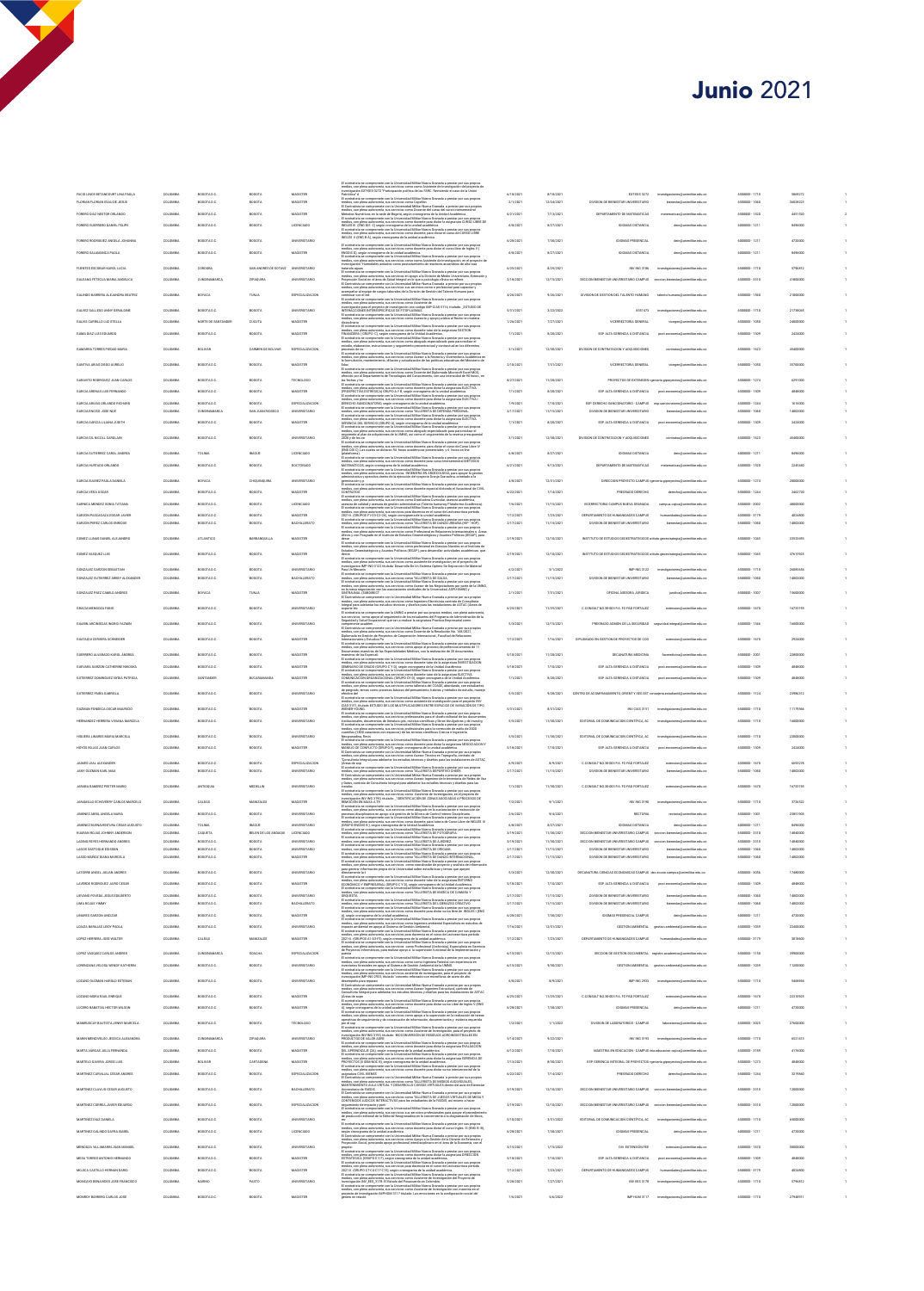## **Junio 2021**

| ista se compromete con la Universidad Militar Nueva Granada a prestar por sus propios<br>on plena autonomía, sus servicios como Coordinador de la Resolución No. 168/2021, de los<br>s Oplomados: Gestión de Proyectos para el Desam                                                                                                                                                                                                                                                                                                                                                                                                                                                                                                                                                                                                                                                                                                                                                                    |                        |                          |                                                                                                                 |                                                                     |                                  |                      |         |
|---------------------------------------------------------------------------------------------------------------------------------------------------------------------------------------------------------------------------------------------------------------------------------------------------------------------------------------------------------------------------------------------------------------------------------------------------------------------------------------------------------------------------------------------------------------------------------------------------------------------------------------------------------------------------------------------------------------------------------------------------------------------------------------------------------------------------------------------------------------------------------------------------------------------------------------------------------------------------------------------------------|------------------------|--------------------------|-----------------------------------------------------------------------------------------------------------------|---------------------------------------------------------------------|----------------------------------|----------------------|---------|
| siguie<br>de Pro<br>El con                                                                                                                                                                                                                                                                                                                                                                                                                                                                                                                                                                                                                                                                                                                                                                                                                                                                                                                                                                              | 6/11/202               | 7/31/2021                | DIPLOMADO EN GESTION DE PROYECTOS PARA E                                                                        | extension@unimilitar.edu.co                                         | 6500000 - 1670                   | 10902400             |         |
|                                                                                                                                                                                                                                                                                                                                                                                                                                                                                                                                                                                                                                                                                                                                                                                                                                                                                                                                                                                                         | 6/21/202               | 7/13/2021                | PREGRADO DERECHO(CAMPUS)                                                                                        | cho@unimilitar.edu.co                                               | 6500000 - 3199                   | 2462720              |         |
| $\label{eq:2} The definition of the problem is a simple problem of the problem, the problem is a simple problem. The definition of the problem is a simple problem, the problem is a simple problem, the problem is a simple problem, the problem is a simple problem. The problem is a simple problem, the problem is a simple problem, the problem is a simple problem, the problem is a simple problem, the problem is a a new problem, the problem is a new problem, the problem is a new problem, the problem is a new problem, the problem is a new problem, the problem is a new problem, the problem is a new problem, the problem is a new problem, the problem is a new problem, the problem is a new problem, the problem is a new problem, the problem is a new problem, the problem is a new problem, the problem is a new problem, the problem is a new problem, the problem is a new problem, the problem is a new problem, the problem is a new problem, the problem is a new problem,$ | 7/1/202                | 8/20/2021                | ESP. ALTA GERENCIA A DISTANCIA<br>ESP. ALTA GERENCIA A DISTANCIA                                                | post.economia@unimilitar.edu.co                                     | 6500000 - 1309<br>6500000 - 1309 | 4848000              |         |
|                                                                                                                                                                                                                                                                                                                                                                                                                                                                                                                                                                                                                                                                                                                                                                                                                                                                                                                                                                                                         | 7/1/2021<br>6/8/2021   | 8/20/2021<br>8/27/2021   | <b>IDIOMAS DISTANCIA</b>                                                                                        | post.economia@unimilitar.edu.co<br>dein@unimilitar.edu.co           | 6000000-1211                     | 4848000<br>8496000   |         |
|                                                                                                                                                                                                                                                                                                                                                                                                                                                                                                                                                                                                                                                                                                                                                                                                                                                                                                                                                                                                         | 6/28/2021              | 7/30/2021                | <b>IDIOMAS PRESENCIAL</b>                                                                                       | dein@unimilitar.edu.co                                              | 6000000-1211                     | 4720000              |         |
| o), angun cronograma de la unisada academica.<br>El contratista se compromeira con la Universidad Militar Nueva Granada a prestar por sus propios<br>medico, con plena automomia, sua servicios corno docente ára dictar la asignatu                                                                                                                                                                                                                                                                                                                                                                                                                                                                                                                                                                                                                                                                                                                                                                    | 5/18/2021              | 7/10/2021                | FOR ALTA CERENCIA A DISTANCIA                                                                                   | post.economia@unimilitar.edu.co                                     | 6500000 - 1309                   | 4848000              |         |
| models, can plus automatis, tax MI models. We have the Universited MMLer was as well as considered develop in the Constitution of the Constitution of the Constitution of the Constitution of the Constitution of the Constit                                                                                                                                                                                                                                                                                                                                                                                                                                                                                                                                                                                                                                                                                                                                                                           | 3/15/2021              | 12/31/2021               |                                                                                                                 | ATENCION AL CIUDADANO atencionalciudadano (Ismimilitar edu co       | 6500000-1690                     | 23200000             |         |
|                                                                                                                                                                                                                                                                                                                                                                                                                                                                                                                                                                                                                                                                                                                                                                                                                                                                                                                                                                                                         | 5/28/2021              | 7/26/2021                | INV EES 3174                                                                                                    | investigaciones@unimilitar.edu.co                                   | 6500000-1710                     | 6754321              |         |
|                                                                                                                                                                                                                                                                                                                                                                                                                                                                                                                                                                                                                                                                                                                                                                                                                                                                                                                                                                                                         | 6/1/2021               | 3/31/2022                | VICERRECTORIA DE INVESTIGACIONES                                                                                | investigaciones@unimilitar.edu.co                                   | 6500000 - 1710                   | 51000000             |         |
|                                                                                                                                                                                                                                                                                                                                                                                                                                                                                                                                                                                                                                                                                                                                                                                                                                                                                                                                                                                                         |                        |                          |                                                                                                                 |                                                                     |                                  |                      |         |
| $\Delta\eta$ and the<br>planet parameter in the control of the control of the control of the<br>space of the control of the control of the control of the control of the<br>space of the control of the control of the control of the contro                                                                                                                                                                                                                                                                                                                                                                                                                                                                                                                                                                                                                                                                                                                                                            | 2/19/2021<br>7/1/2021  | 12/10/2021<br>8/20/2021  | INSTITUTO DE ESTUDIOS GEOESTRATEGICOS atituto.geoestrategia@unimilitar.edu.co<br>ESP. ALTA GERENCIA A DISTANCIA | post.economia@unimilitar.edu.co                                     | 6500000-1045<br>6500000-1309     | 33533505<br>4848000  |         |
|                                                                                                                                                                                                                                                                                                                                                                                                                                                                                                                                                                                                                                                                                                                                                                                                                                                                                                                                                                                                         | 7/6/2021               | 8/29/2021                | INV EES 3174                                                                                                    | investigaciones@unimilitar.edu.co                                   | 6500000 - 1710                   | 5822600              |         |
|                                                                                                                                                                                                                                                                                                                                                                                                                                                                                                                                                                                                                                                                                                                                                                                                                                                                                                                                                                                                         |                        |                          |                                                                                                                 |                                                                     |                                  |                      |         |
| walando los pro<br>avalando los proc<br>arcabas de la compromeia con la Universidad Militar Nueva Granada a presider por una propion<br>medio, con piena autoresmá, sua autorelas corres approximidades de la gesidie en actividades de la<br>El conta                                                                                                                                                                                                                                                                                                                                                                                                                                                                                                                                                                                                                                                                                                                                                  | 1/2/2021<br>3/20/2021  | 1/1/2022                 | DIVISION DE LABORATORIOS - CAMPUS<br>10/30/2021 VISION PUBLICACIONES, COMUNICACIONES Y MERCADED                 | laboratorioa@unimilitar.edu.co<br>publicaciones@unimilitat edu.co   | 6500000-3025<br>6500000-1110     | 19200000<br>15000000 |         |
|                                                                                                                                                                                                                                                                                                                                                                                                                                                                                                                                                                                                                                                                                                                                                                                                                                                                                                                                                                                                         | 7/1/2021               | 7/30/2021                | PRECRADO CONTADURIA A DISTANCIA                                                                                 | codistancia@unimilitar.edu.co                                       | 7480333 - 6841                   | 7207200              |         |
| programa de Contaduria Pública a Distancia.<br>El Contratista se compromete con la Universidad Militar Nueva Granada a prestar por sua propios<br>medios, con plena autonomía, sua servicios de Consultor del Proyecto de consultorí<br>watre) y                                                                                                                                                                                                                                                                                                                                                                                                                                                                                                                                                                                                                                                                                                                                                        |                        |                          |                                                                                                                 |                                                                     |                                  |                      |         |
|                                                                                                                                                                                                                                                                                                                                                                                                                                                                                                                                                                                                                                                                                                                                                                                                                                                                                                                                                                                                         | 4/29/2021<br>7/1/2021  | 9/30/2021<br>8/20/2021   | C.CONSUL N.12100070-2021 BANCO AGRARIO D<br>ESP. ALTA GERENCIA A DISTANCIA                                      | extension@unimilitar.edu.co<br>post.economia@unimilitar.edu.co      | 6500000-1670<br>6500000-1309     | 60200000<br>4848000  |         |
| of the contraction production of present determined for the property of the contract of the contraction of the contraction of the contraction of the contraction of the contraction of the contraction of the contraction of                                                                                                                                                                                                                                                                                                                                                                                                                                                                                                                                                                                                                                                                                                                                                                            | 6/9/2021               | 11/30/2021               | C.CONSULT NO.30-003 PA. FC-PAD FORTALEZ                                                                         | extension@unimilitar.edu.co                                         | 6500000-1670                     | 60018840             |         |
|                                                                                                                                                                                                                                                                                                                                                                                                                                                                                                                                                                                                                                                                                                                                                                                                                                                                                                                                                                                                         | 7/1/2021               | 8/20/2021                | ESP. ALTA GERENCIA A DISTANCIA                                                                                  | post.economia@unimilitar.edu.co                                     | 6500000 - 1309                   | 4848000              |         |
|                                                                                                                                                                                                                                                                                                                                                                                                                                                                                                                                                                                                                                                                                                                                                                                                                                                                                                                                                                                                         | 5/18/2021              | 7/10/2021                | ESP. ALTA GERENCIA A DISTANCIA                                                                                  | tomia@unimilitat.edu.co                                             | 6500000 - 1309                   | 2424000              |         |
| investigación IMP-ING-3122,<br>MATERIAL PARA UN MÉCAN                                                                                                                                                                                                                                                                                                                                                                                                                                                                                                                                                                                                                                                                                                                                                                                                                                                                                                                                                   | 6/2/2021               | 3/1/2022                 | IMP ING 3122                                                                                                    | investigaciones@unimilitar.edu.co                                   | 6500000-1710                     | 33538608             |         |
| mos unhos - PINA UN MELLANE<br>El Contrainte se compromeiro con la Universidad Militar Nueva Granada a prestar por sus propios<br>medios, con piera autonomía, sus servicios como ingeniero Geotecnista , contrato de "Consultori<br>In                                                                                                                                                                                                                                                                                                                                                                                                                                                                                                                                                                                                                                                                                                                                                                 |                        |                          |                                                                                                                 |                                                                     |                                  |                      |         |
| El contratiuta se compromete con la Universidad Militar Nueva Granada a prestar por sus propios<br>medios, con plena autonomía, sus servicios como apoyo a la pestión del COASE en néación<br>actividades Tevadas a a cabo a través                                                                                                                                                                                                                                                                                                                                                                                                                                                                                                                                                                                                                                                                                                                                                                     | 6/9/2021               | 10/9/2021                | C.CONSULT NO.30-003 PA. FC-PAD FORTALEZ                                                                         | extension@unimilitar.edu.co                                         | 6500000-1670                     | 8924372              |         |
|                                                                                                                                                                                                                                                                                                                                                                                                                                                                                                                                                                                                                                                                                                                                                                                                                                                                                                                                                                                                         | 5/5/2021               | 9/28/2021                | CENTRO DE ACOMPANAMENTO, ORIENT Y SEG EST consejería extudiantificamimilitar edu co                             |                                                                     | 6500000-1124                     | 23320000             |         |
| achivabiles Rendes a a caso a Terres ven regulars Militar Navna Crazolda a postar per usu propios a postarista con la base del control del control de la control de la control de la control de la control de la control de l                                                                                                                                                                                                                                                                                                                                                                                                                                                                                                                                                                                                                                                                                                                                                                           | 7/1/2021               | 8/20/2021                | ESP. ALTA GERENCIA A DISTANCIA                                                                                  | post.economia@unimilitar.edu.co                                     | 6500000-1309                     | 4848000              |         |
|                                                                                                                                                                                                                                                                                                                                                                                                                                                                                                                                                                                                                                                                                                                                                                                                                                                                                                                                                                                                         | 6/22/2021              | 9/1/2021                 | INV EES 3179                                                                                                    | investigaciones@unimilitar.edu.co                                   | 6500000-1710                     | 8695218              |         |
| imentigación NV-kaz-ati es, essen<br>producción agricola e<br>El contestista se compromete con la Universidad Militer Norva Granada a prestar por sus propios<br>medios, con plena autonomía, sus servicios como TALLENSTA DE DRAMA                                                                                                                                                                                                                                                                                                                                                                                                                                                                                                                                                                                                                                                                                                                                                                     | 2/17/2021              | 11/15/2021               | DIVISION DE BIENESTAR UNIVERSITARIO                                                                             | bienestar@unimilitar.edu.co                                         | 6500000 - 1060                   | 14802000             |         |
| HOSTITALAND.<br>El contenir la compromeira con la Universidad Militar Naves Cranada a prester por sus propios prester por al contenir al un servectivo contenir para dictar de la comprometer de la contenir de la contenir de l                                                                                                                                                                                                                                                                                                                                                                                                                                                                                                                                                                                                                                                                                                                                                                        | 6/15/2021              | 7/19/2021                |                                                                                                                 | PROVECTOS DE EXTENSION spenieria giproyectos@unimilitar.edu.co      | 6500000-1274                     | 17544000             |         |
|                                                                                                                                                                                                                                                                                                                                                                                                                                                                                                                                                                                                                                                                                                                                                                                                                                                                                                                                                                                                         |                        |                          |                                                                                                                 |                                                                     |                                  |                      |         |
| $\cup$ powers and the first state of the control of the control of the control of the control of the control of the control of the control of the control of the control of the control of the control of the control of the co                                                                                                                                                                                                                                                                                                                                                                                                                                                                                                                                                                                                                                                                                                                                                                         | 7/6/2021               | 7/10/2021                | DIFLOMADO EN GESTION DE PROYECTOS DE COO                                                                        | on@unimilitar.edu.co                                                | 6500000-1670                     | 2416000              |         |
| os tos<br>El contratista se compromete con la Universidad Militar Noeva Granada a prestar por sus propios<br>medios, con plena autonomía, sus servicios como docente para la  asignatura EVALUACIÓN<br>ECONÓMICA Y SOCIAL. (Il SEM NOC                                                                                                                                                                                                                                                                                                                                                                                                                                                                                                                                                                                                                                                                                                                                                                  | 6/1/2021               | 11/26/2021               | DECANATURA CIENCIAS ECONOMICAS                                                                                  | militar.edu.co                                                      | 6500000-1300                     | 13400000             |         |
|                                                                                                                                                                                                                                                                                                                                                                                                                                                                                                                                                                                                                                                                                                                                                                                                                                                                                                                                                                                                         | 7/13/2021              | 8/24/2021                | ESP. GERENCIA INTEGRAL DE PROYECTOS spenieria giproyectos@unimilitar.edu.cr                                     |                                                                     | 6500000 - 1273                   | 4848000              |         |
| $\overline{\mathbf{C}}$ conferânta ao compromeiro con la Universidad Miliar Nave Granda a prestiu por sus propios de medianos (en la Universidad Miliar Marchan Conferência de medianos de medianos de medianos de medianos de medianos (e                                                                                                                                                                                                                                                                                                                                                                                                                                                                                                                                                                                                                                                                                                                                                              | 6/29/2021              | 7/29/2021                | INV ING 3197                                                                                                    | investigaciones@unimilitat.edu.cr                                   | 6500000 - 1710                   | 3726522              |         |
| El contratista se compromete con la Universidad Militar Nueva Granada a prestar por sus propios                                                                                                                                                                                                                                                                                                                                                                                                                                                                                                                                                                                                                                                                                                                                                                                                                                                                                                         | 2/19/2021              | 12/10/2021               | INSTITUTO DE ESTUDIOS GEOESTRATEGICOS atitulo, provatrategia@unimilitar.edu.co                                  |                                                                     | 6500000 - 1045                   | 55203412             |         |
| idios, con plena autonomía, sus servicios como Asistente de investigación para el por sus proposis<br>estigación IVV-CIAS-3140 títulado "Sintesis de compuestos triazenos, bis-triazenos,<br>títuladenos, y su p                                                                                                                                                                                                                                                                                                                                                                                                                                                                                                                                                                                                                                                                                                                                                                                        | 6/1/2021               | 7/10/2021                | INV CIAS 3140                                                                                                   | investigaciones@unimilitar.edu.co                                   | 6500000 - 1710                   | 7453044              |         |
| reading, con plans autonomas, was worth "Strikests die computentost Memmon, a<br>Insestigación NV-CIACO 3140 titulado "Strikests die computentost Memmon, a pentar por sus propies<br>El Cominatina e compromento con la Colvenatian                                                                                                                                                                                                                                                                                                                                                                                                                                                                                                                                                                                                                                                                                                                                                                    |                        |                          |                                                                                                                 |                                                                     |                                  |                      |         |
| Properción Social, tendando apop Morios relacionado con el contel de ejecución presuperte<br>La vigne unión as conserversio con la Universidad Millar News Catenda a presión por esta plena unión<br>medios, con plena autoresión,                                                                                                                                                                                                                                                                                                                                                                                                                                                                                                                                                                                                                                                                                                                                                                      | 3/18/2021<br>3/19/2021 | 1/31/2022<br>11/10/2021  | DIV. EXTENSION FEE<br>SECCION BIENESTAR UNIVERSITARIO CAMPUS                                                    | extension@unimilitar.edu.co<br>estar@unimilitat.edu.cr              | 6500000-1670<br>6500000 - 3310   | 36300000<br>14840000 |         |
|                                                                                                                                                                                                                                                                                                                                                                                                                                                                                                                                                                                                                                                                                                                                                                                                                                                                                                                                                                                                         | 5/10/2021              | 3/31/2022                | EDITORIAL DE COMUNICACION CIENTÍFICA, AC                                                                        | importing<br>sciones@unimilitar.edu.co                              | 6500000 - 1710                   | 65000000             |         |
| El contratista se compromete con la Universidad Militar Nueva Granada a prestar por sus propios<br>medios,con plera autonomía, sus servicios para apoyar la gestión editorial de cuatro revistas<br>científicas de la Universidad Militar Nueva Granada: Revista MED; Revista Prolegómenos; Revista                                                                                                                                                                                                                                                                                                                                                                                                                                                                                                                                                                                                                                                                                                     |                        |                          |                                                                                                                 |                                                                     |                                  |                      |         |
| Facultad de Ci                                                                                                                                                                                                                                                                                                                                                                                                                                                                                                                                                                                                                                                                                                                                                                                                                                                                                                                                                                                          | 5/10/2021              | 3/31/2022                | EDITORIAL DE COMUNICACION CIENTÍFICA, AC                                                                        | investigaciones@unimilitar.edu.co                                   | 6500000 - 1710                   | 55000000             |         |
| Faculted de C. Conservation con la Universidad Millar Nueva Granada a prester por sus propios de Conservations conservatives conservatives and the component of the conservative conservatives of the conservative conservati                                                                                                                                                                                                                                                                                                                                                                                                                                                                                                                                                                                                                                                                                                                                                                           | 5/18/2021<br>3/15/2021 | 7/10/2021<br>12/31/2021  | ESP. ALTA GERENCIA A DISTANCIA<br>ATENCION AL CIUDADANO ate                                                     | post economia@unimilitar.edu.co<br>ano@unimilitar.edu.co            | 6500000-1309<br>6500000 - 1690   | 4848000<br>23200000  |         |
|                                                                                                                                                                                                                                                                                                                                                                                                                                                                                                                                                                                                                                                                                                                                                                                                                                                                                                                                                                                                         |                        |                          |                                                                                                                 |                                                                     |                                  |                      |         |
|                                                                                                                                                                                                                                                                                                                                                                                                                                                                                                                                                                                                                                                                                                                                                                                                                                                                                                                                                                                                         | 6/16/2021<br>7/1/202   | 11/10/2021               | C.CONSULT NO.30-003 PA. FC-PAD FORTALEZ<br>ESP. ALTA GERENCIA A DISTANCIA                                       | extension@unimilitar.edu.co<br>posts                                | 6500000-1670<br>6500000 - 1309   | 7723014              |         |
| media: car phim automorine, was also the state and the state and the state and the state and the state and the state and the state and the state and the state and the state and the state and the state and the state and th                                                                                                                                                                                                                                                                                                                                                                                                                                                                                                                                                                                                                                                                                                                                                                           |                        |                          |                                                                                                                 |                                                                     |                                  |                      |         |
| el Instituto de Estu<br>académi<br>El contratista se o<br>an convietanta se compromete con la Universidad Militar Noeva Granada a prestar por sus propios<br>medios, con plena autonomía, sus servicios de grabación, edición y postproducción de audios para<br>recursos educativos digitales                                                                                                                                                                                                                                                                                                                                                                                                                                                                                                                                                                                                                                                                                                          | 2/19/2021              | 12/10/2021               | INSTITUTO DE ESTUDIOS GEOESTRATEGICOS atitulo ge                                                                | strategia@unimilitar.edu.co                                         | 6500000 - 1045                   | 55203413             |         |
|                                                                                                                                                                                                                                                                                                                                                                                                                                                                                                                                                                                                                                                                                                                                                                                                                                                                                                                                                                                                         | 7/13/2021              | 9/21/2021                | DIRECCION ACADEMICA DE DESARROLLO MULTIM                                                                        | ingreutimedia@unimilitar.edu.co                                     | 6500000-1281                     | 12000000             |         |
| Gestion pla<br>i $\mu$ to comprenente care la Universidat Milter Haren Gesterda preside pre su propies de Constantin de la Constantin de la Universidat Milter Constantin (1990)<br>2001 - El constantin de la Constantin de la                                                                                                                                                                                                                                                                                                                                                                                                                                                                                                                                                                                                                                                                                                                                                                         | 7/12/2021              | 7/23/2021                | DEPARTAMENTO DE HUMANIDADES CAMPUS                                                                              | idades@unimilitar.edu.co                                            | 650000.1120                      | 3018600              |         |
|                                                                                                                                                                                                                                                                                                                                                                                                                                                                                                                                                                                                                                                                                                                                                                                                                                                                                                                                                                                                         | 6/28/2021              | 7/30/2021                | <b>IDIOMAS PRESENCIAL</b>                                                                                       |                                                                     | 000000-1211                      |                      |         |
|                                                                                                                                                                                                                                                                                                                                                                                                                                                                                                                                                                                                                                                                                                                                                                                                                                                                                                                                                                                                         | 6/8/2021               | 9/8/2021                 | INV ING 3197                                                                                                    | investigaciones@unimilitar.edu.co                                   | 6500000-1710                     | 8695218              |         |
|                                                                                                                                                                                                                                                                                                                                                                                                                                                                                                                                                                                                                                                                                                                                                                                                                                                                                                                                                                                                         | 5/5/2021               | 11/30/2021               | EDITORIAL DE COMUNICACION CIENTÍFICA, AC                                                                        | aciones@unimilitar.edu.co                                           | 6500000-1710                     | 22000000             |         |
| ilenticar que de componente con la bivercalisti Miliar Nerra Carachia a pratica por con projeta del miliar distinguistica del control de la control de la control de la control de la control de la control de la control de                                                                                                                                                                                                                                                                                                                                                                                                                                                                                                                                                                                                                                                                                                                                                                            | 6/28/2021              | 7/30/2021                | <b>IDIOMAS DRESENCIAL CAMPUS</b>                                                                                | dein@unimilitar.edu.co                                              | 6000000-1211                     | 4720000              |         |
|                                                                                                                                                                                                                                                                                                                                                                                                                                                                                                                                                                                                                                                                                                                                                                                                                                                                                                                                                                                                         | 7/22/2021              | 12/20/2021               | DIVISION DE LABORATORIOS - CAMPUS                                                                               | laboratorios@unimilitar.edu.co                                      | 6500000 - 3025                   | 46050000             |         |
| n awa pe<br>go y a                                                                                                                                                                                                                                                                                                                                                                                                                                                                                                                                                                                                                                                                                                                                                                                                                                                                                                                                                                                      | 6/11/2021              | 12/31/2021               | DECANATURA CIENCIAS BASICAS Y APLICADAS biología aplicada@unimilitar.edu.co                                     |                                                                     | 6500000 - 1521                   | 42221111             |         |
| metos, con perma automorma, aux xervoros como ossogo y aparcar au espenencia en us cria,<br>producción y monitoreo de ácaros y cumplir con los objetivos propuestos.<br>El Contratista se compromeite con la Universidad Militar Nae<br>Internacionales y Estudios Pol                                                                                                                                                                                                                                                                                                                                                                                                                                                                                                                                                                                                                                                                                                                                  | 7/17/2021              | 7/21/2021                | DIPLOMADO EN GESTION DE PROYECTOS DE COO                                                                        | extension@unimilitat.edu.co                                         | 6500000-1670                     | 1462000              |         |
| internaconales y casuaca i via<br>El Contratista se compromete con la Universidad Militar Nueva Granada a prestar por sus propios<br>medios, con plens autonomia a un previoso como Coordinador de Propectos de la Resolución No<br>168                                                                                                                                                                                                                                                                                                                                                                                                                                                                                                                                                                                                                                                                                                                                                                 |                        |                          |                                                                                                                 |                                                                     |                                  |                      |         |
| Internacional<br>El contralista se compromete con la Universidad Militar Nueva Granada a prestar por sus propios<br>medios, con plena autonomía, sus servicios como docente para dictar Curso Libre de Inglés II                                                                                                                                                                                                                                                                                                                                                                                                                                                                                                                                                                                                                                                                                                                                                                                        | 6/16/2021<br>6/8/2021  | 7/24/2021<br>8/27/2021   | DIPLOMADO EN GESTION DE PROYECTOS DE COO<br><b>IDIOMAS DISTANCIA</b>                                            | extension@unimilitat.edu.co<br>dein@unimilitar.edu.co               | 6500000-1670<br>6000000-1211     | 2704000<br>8496000   |         |
| medico, con plena autómoria, sua servicios como ocoreros para-usuas suas autores e especies.<br>El GOROS A), aegún cronograma de la unidad académica.<br>El contestista se compromeira con la Universidad Militar Norue Garaena a pr                                                                                                                                                                                                                                                                                                                                                                                                                                                                                                                                                                                                                                                                                                                                                                    |                        |                          |                                                                                                                 |                                                                     |                                  |                      |         |
| .<br>sta se o<br>.<br>compromete con la Universidad Militar Nueva Granada a prestar por sus proj<br>a autonomía, sus servicios Secretariales y de Mensajería, contrato de Consul                                                                                                                                                                                                                                                                                                                                                                                                                                                                                                                                                                                                                                                                                                                                                                                                                        | 6/28/2021              | 8/17/2021                | INV CIAS 3131                                                                                                   | investigaciones@unimilitar.edu.co                                   | 6500000-1710                     | 5776109              |         |
| Integral para adelantar los estudios técnicos y diseños para las instalaciones de ASTAC (Áneas de                                                                                                                                                                                                                                                                                                                                                                                                                                                                                                                                                                                                                                                                                                                                                                                                                                                                                                       | 6/16/2021              | 11/10/2021               | C.CONSULT NO.30-003 PA. FC-PAD FORTALEZ                                                                         | extension@unimilitat.edu.co                                         | 6500000-1670                     | 11327068             |         |
| susperia<br>modella care per a compromente con la Universidad Militar Nueva Granada a prestar por sua propios<br>medios, con plena sufonomia, sua servicios como dicontris histo de la sutganizira d'ESTION DEL<br>17.4.ENTO HUMANO ( G                                                                                                                                                                                                                                                                                                                                                                                                                                                                                                                                                                                                                                                                                                                                                                 | 7/1/2021<br>3/19/2021  | 8/20/2021<br>11/30/2021  | ESP. ALTA GERENCIA A DISTANCIA<br>SECCION BENESTAR UNIVERSITARIO CAMPUS encoion bienestarillunimilitar edu co   | post economia@unimilitar.edu.co                                     | 6500000 - 1309<br>6500000 - 3310 | 4848000<br>14840000  | 1<br>f, |
| ${\rm E1}$ contradition as compensative constraints Minimizative Constraints and the property of the model of the property constraints are constructed in the model of the constraints of the model of the model of the model of                                                                                                                                                                                                                                                                                                                                                                                                                                                                                                                                                                                                                                                                                                                                                                        | 2/17/2021              | 11/15/2021               | DIVISION DE BIENESTAR UNIVERSITARIO                                                                             | bienestar@unimilitat.edu.co                                         | 6500000 - 1060                   | 14802000             |         |
| $\begin{minipage}[t]{0.9\textwidth} {\small\textbf{m} \small \textbf{m} \small \textbf{m} \small \textbf{m} \small \textbf{m} \small \textbf{m} \small \textbf{m} \small \textbf{m} \small \textbf{m} \small \textbf{m} \small \textbf{m} \small \textbf{m} \small \textbf{m} \small \textbf{m} \small \textbf{m} \small \textbf{m} \small \textbf{m} \small \textbf{m} \small \textbf{m} \small \textbf{m} \small \textbf{m} \small \textbf{m} \small \textbf{m} \small \textbf{m} \small \textbf{m} \small \text$                                                                                                                                                                                                                                                                                                                                                                                                                                                                                     | 6/8/2021               | 8/27/2021                | <b>IDIOMAS DISTANCIA</b>                                                                                        | dein@unimilitar.edu.co                                              | 6000000-1211                     | 8496000              |         |
|                                                                                                                                                                                                                                                                                                                                                                                                                                                                                                                                                                                                                                                                                                                                                                                                                                                                                                                                                                                                         | 5/5/2021               | 9/6/2021                 | EDITORIAL DE COMUNICACION CIENTÍFICA, AC investigaciones@unimilitar.edu.co                                      |                                                                     | 6500000 - 1710                   | 5500000              |         |
| $\label{prop:converg} \begin{minipage}{0.9\textwidth} \begin{tabular}{ l p{0.5em} } \hline \textbf{E} & \textbf{F} & \textbf{F} & \textbf{F} & \textbf{F} & \textbf{F} & \textbf{F} \\ \hline \textbf{E} & \textbf{F} & \textbf{F} & \textbf{F} & \textbf{F} & \textbf{F} & \textbf{F} & \textbf{F} & \textbf{F} \\ \hline \textbf{E} & \textbf{F} & \textbf{F} & \textbf{F} & \textbf{F} & \textbf{F} & \textbf{F} & \textbf{F} & \textbf$                                                                                                                                                                                                                                                                                                                                                                                                                                                                                                                                                             | 6/21/2021              | 7/13/2021                | DEPARTAMENTO DE MATEMATICAS                                                                                     | naticas@unimilitar.edu.co                                           | 6500000 - 1520                   | 3368160              |         |
|                                                                                                                                                                                                                                                                                                                                                                                                                                                                                                                                                                                                                                                                                                                                                                                                                                                                                                                                                                                                         |                        |                          |                                                                                                                 | DIRECCION PROYECTO CAMPUS spenieria giproyectos@unimilitar.edu.co   | 6500000-1274                     |                      |         |
| ninació<br>antratista se compromete con la Universidad Militar Nueva Granada a prestar por sus propios<br>llos, con plena autonomía, sus servicios como Capellan en la sede Campus.<br>200                                                                                                                                                                                                                                                                                                                                                                                                                                                                                                                                                                                                                                                                                                                                                                                                              | 7/15/2021<br>2/18/2021 | 12/31/2021<br>12/17/2021 | SECCION BENESTAR UNIVERSITARIO CAMPUS seccion bienestar (lunimilitar edu co                                     |                                                                     | 6500000 - 3310                   | 8250000<br>36028223  |         |
| rmedico, con plensa automornia, aux assevistos corres Capellan en la assée Campua.<br>El contestinta au compromeire con la Universitate Militar Nueva Granada a presiar por sua propios<br>rmedico, con plensa automornia, aux assev                                                                                                                                                                                                                                                                                                                                                                                                                                                                                                                                                                                                                                                                                                                                                                    | 5/5/2021               | 11/30/2021               | EDITORIAL DE COMUNICACION CIENTÍFICA, AC                                                                        | <b>Inc.</b><br>cionamillaminalitar achi co-                         | 6500000 - 1710                   | 16000000             |         |
| medios, con plena autono<br>en el seguimiento de la eje<br>mia, sus servicios como Tecnico y esperiencia Agroecologica, para apoyar<br>roucion del proyecto de restauraci+on ecológica con árboles nativos en el                                                                                                                                                                                                                                                                                                                                                                                                                                                                                                                                                                                                                                                                                                                                                                                        | 7/15/2021              | 12/31/2021               |                                                                                                                 | DIRECCION PROYECTO CAMPUS spenieria.giproyectos@unimilitar.edu.co   | 6500000-1274                     | 7700000              |         |
| campus,<br>The content and comprome to contain the binesided Militar Nowca Granada a preside por sua propios of content<br>In contentials, as comproments and assume the concerning para dictar is an<br>ignuing a structure of the co                                                                                                                                                                                                                                                                                                                                                                                                                                                                                                                                                                                                                                                                                                                                                                  | 7/24/2021              | 9/18/2021                |                                                                                                                 | ESP. DOCENCIA UNIVERSITARIA relatizacion docencialisministar.edu.co | 6500000-1514                     | 4848000              |         |
| ios, con plena autonomía, sus servicios como docente dictando el curso int<br>natura TECANA GENERAL DE LA PRUEBA<br>ntratista se compromete con la Universidad Militar Nueva Granada a presta                                                                                                                                                                                                                                                                                                                                                                                                                                                                                                                                                                                                                                                                                                                                                                                                           | 6/22/2021              | 7/14/2021                | PREGRADO DERECHO                                                                                                | derecho@unimilitar.edu.co                                           | 6500000-1244                     | 2414880              |         |
| ampense TCONA-CONSULAC (L. C. A. PULCER).<br>El contenista en componente con la Universidad Millar Novro Consula a prenier por sua propies<br>Filador Consulation (Schultz-Consulation), angle conceptura de la Unidad Académica.<br>E                                                                                                                                                                                                                                                                                                                                                                                                                                                                                                                                                                                                                                                                                                                                                                  | 7/12/202               | 8/1/2021                 | ESP. GERENCIA INTEGRAL DE PROYECTOS spesieria giproyectos@unimilitar.edu.co                                     |                                                                     | 6500000-1273                     | 4848000              |         |
| El contratista se compromete con la Universidad Militar Nueva Granada a prestar por sus propios                                                                                                                                                                                                                                                                                                                                                                                                                                                                                                                                                                                                                                                                                                                                                                                                                                                                                                         | 5/10/2021              | 3/3/2022                 | EDITORIAL DE COMUNICACION CIENTÍFICA, AC investigaciones@unimilitar.edu.co                                      |                                                                     | 6500000-1710                     | 40000000             |         |
| ico, con plena autonomía, sus servicios como o Asistente de Investigación, en el pr<br>stigación INV-ECO-3170, titulado: ¿Cambios temporales y espaciales en la medició                                                                                                                                                                                                                                                                                                                                                                                                                                                                                                                                                                                                                                                                                                                                                                                                                                 | 7/9/2021               | 9/2/2021                 | INV ECO 3170                                                                                                    | investigaciones@unimilitar.edu.co                                   | 6500000 - 1710                   | 9316305              |         |
|                                                                                                                                                                                                                                                                                                                                                                                                                                                                                                                                                                                                                                                                                                                                                                                                                                                                                                                                                                                                         |                        |                          |                                                                                                                 |                                                                     |                                  |                      |         |
|                                                                                                                                                                                                                                                                                                                                                                                                                                                                                                                                                                                                                                                                                                                                                                                                                                                                                                                                                                                                         |                        |                          | DIVISION DE LABORATORIOS - CAMPUS                                                                               | laboratorios@unimilitar.edu.co                                      | 6500000-3025                     | 46050000             | f,      |
|                                                                                                                                                                                                                                                                                                                                                                                                                                                                                                                                                                                                                                                                                                                                                                                                                                                                                                                                                                                                         | 7/22/2021              | 12/20/2021               |                                                                                                                 |                                                                     |                                  |                      |         |
| una un promoto<br>El contenidats ase correpromete con la Universidad Militar Nueva Granada a presitar por sua propios<br>El contenidats ase correpromete con la Universidad Militar Nueva Granada a presitar con posquado, para el<br>p<br>$\frac{1}{2}$                                                                                                                                                                                                                                                                                                                                                                                                                                                                                                                                                                                                                                                                                                                                                | 5/31/2021              | 7/28/2021                | INV-CIAS-2530                                                                                                   | investigaciones@unimilitar.edu.co                                   | 6500000 - 1710                   | 6855398              |         |
|                                                                                                                                                                                                                                                                                                                                                                                                                                                                                                                                                                                                                                                                                                                                                                                                                                                                                                                                                                                                         | 6/21/2021              | 7/13/2021                | DEPARTAMENTO DE MATEMATICAS                                                                                     | matematicas@unimilitar.edu.co                                       | 6500000-1520                     | 4024800              | f,      |
| inia ad<br>El Coriositata ao compromeiro con la Universidad Militar Navoa Goanada a prestar por sua propios<br>medidios, completa autoromía, sua autorización concelho del carno del carno interamentaria<br>El contestata ao compr<br>onto-logía relac<br>El contratista se compro                                                                                                                                                                                                                                                                                                                                                                                                                                                                                                                                                                                                                                                                                                                     | 5/31/2021              | 8/31/2021                | IMP HUM 2929                                                                                                    | investigaciones@unimilitat.edu.co                                   | 6500000 - 1710                   | 11170566             |         |
| .<br>nete con la Universidad Militar Nueva Granada a prestar por s<br>smia, sus servicios como apoyo Técnico Operativo, en la Real<br>s peina autonomia, sus servicios como apoyo i ecnico uperativo, en la Healización<br>o a las actividades de facturación, ejecución de plan de compras, costeos, manejo<br>Mikon, sico.<br>Imperialista por la actividades de facturación, ejecutous se poucos.<br>Imperialista y de la actividades de la Universidad Miklar Nauva Granada a prestar por sua propios<br>Imolón, con plena autonomía, sua servicios                                                                                                                                                                                                                                                                                                                                                                                                                                                 | 4/5/2021               | 12/31/2021               | ISION DE LABORATORIOS - CAMPUS                                                                                  | laboratorios@unimilitar.edu.co                                      | 6500000 - 3025                   | 24307144             |         |

| MONROY RIVERA FRANCISCO ALEJANDRO                                 |                             |                            |                                     |                                         |
|-------------------------------------------------------------------|-----------------------------|----------------------------|-------------------------------------|-----------------------------------------|
|                                                                   | COLOMBIA                    | BOGOTA D.C                 | BOGOTA                              | <b>UNIVERSITARIO</b>                    |
| MONTAÑA DIAZ HERMES                                               | <b>COLOMBIA</b>             | BOGOTA D.C                 | <b>BOGOTA</b>                       | ESPECIALIZACION                         |
| MONTAÑO HERNANDEZ DANIEL OSWALDO                                  | <b>COLOMBIA</b>             | CUNDINAMARCA               | NEMCCON                             | <b>MAGISTER</b>                         |
| MONTOYA LINCE VIRNA LUZ<br>MONTOYA LINCE VIRNA LUZ                | COLOMBIA<br>COLOMBIA        | BOGOTA D.C.<br>BOGOTA D.C. | <b>BOGOTA</b><br><b>BOGOTA</b>      | MACISTER<br><b>MAGISTER</b>             |
| MONTOYA SERRANO ERIKA ALEXANDRA                                   | COLOMBIA                    | BOGOTA D.C                 | <b>BOGOTA</b>                       | MAGISTER                                |
| MORA PABON RICARDO                                                | COLOMBIA                    | BOGOTA D.C                 | BOGOTA                              | MAGISTER                                |
| MODALES AVELLA ANGELMELISSA                                       |                             | <b>ROYACA</b>              |                                     |                                         |
| MORALES CALLEJAS MATED                                            | COLOMBIA<br>COLOMBIA        | BOGOTA D.C                 | SOGAMOSO<br>BOGOTA                  | BACHILLERATO<br>MAGISTER                |
|                                                                   |                             |                            |                                     |                                         |
| MORENO DUARTE SANDRA PATRICIA                                     | COLOMBIA                    | SANTANDER                  | ZAPATOCA                            | <b>UNIVERSITARIO</b>                    |
| MORENO HERNANDEZ JOAN SEBASTIAN                                   | <b>COLOMBIA</b>             | BOGDTA D.C                 | <b>BOGOTA</b>                       | <b>UNIVERSITARIO</b>                    |
| MORENO MAHECHA LUZ ENEIDA                                         | COLOMBIA                    | BOGOTA D.C.                | <b>BOGOTA</b>                       | DOCTORADO                               |
| MORENO DEL 457, IESI IS EDILARDO                                  | COLOMBIA                    | <b>BOGOTA D.C.</b>         | <b>BOGOTA</b>                       | MACISTER                                |
| MOSOS ROCHA MAYRA ALEJANDRA                                       | COLOMBIA                    | TOLIMA                     | BAGUE                               | FORDIAL (ZACION                         |
| MUÑOZ GARZON JOSE ESTEBAN                                         | COLOMBIA                    | CUNDINAMARCA               | <b>FUSAGASUGA</b>                   | BACHILLERATO                            |
| MUÑOZ RODRIGUEZ YENNY MARILYN                                     | COLOMBIA                    | <b>CIRCOMAMADO</b>         | GUATAVITA                           | <b>MAGISTER</b>                         |
| MURILLO GALLO PETER SANTIAGO                                      | COLOMBIA                    | ANTIQQUIA                  | MEDELLIN                            | <b>ESPECIALIZACION</b>                  |
| NARANJO MARTINEZ CARLOS ANDRES                                    | COLOMBIA                    | BOGOTA D.C.                | <b>BOGOTA</b>                       | <b>MAGISTER</b>                         |
| NEIRA VELOSA JORGE EDUARDO<br>NOVOA HOYOS AMALIA                  | COLOMBIA                    | BOGOTA D.C<br>BOGOTA D.C   | BOGOTA                              | ESPECIALIZACION<br>MAGISTER             |
| NOVOA SUAREZ NANCY YADIRA                                         | COLOMBIA<br>COLOMBIA        | CUNDINAMARCA               | BOGOTA<br>PACHO                     | MAGISTER                                |
|                                                                   |                             |                            |                                     |                                         |
| NUREZ VALLEJOS DIEGO ALEJANDRO                                    | COLOMBIA                    | BOGOTA D.C                 | BOGOTA                              | <b>MAGISTER</b>                         |
| ORNIZ GOMEZ, JOHN OCTAVIO                                         | COLOMBIA                    | BOYACA                     | SOGAMOSO                            | <b>MAGISTER</b>                         |
| OR EFT A ROMOROUSZ LETA ADRAMA                                    | COLOMBIA                    | CUNDINAMARCA               | SAN FRANCISCO                       | <b>UNIVERSITARIO</b>                    |
| ORJUELA PEDRAZA MARITHZA YANETH                                   | COLOMBIA                    | BOYACA                     | DUITAMA                             | MACISTER                                |
| OROZCO BOLIVAR LAURA JIMENA                                       | <b>COLOMBIA</b>             | BOGOTA D.C                 | <b>BOGOTA</b>                       | <b>UNIVERSITARIO</b>                    |
| OROZCO NARANJO JULIAN ALEJANDRO                                   | COLOMBIA                    | BOGOTA D.C.                | <b>BOGOTA</b>                       | <b>UNIVERSITARIO</b>                    |
| ORTEGA HURTADO FRANCISCO FERNANDO                                 | <b>COLOMBIA</b>             | BOGOTA D.C                 | <b>BOGOTA</b>                       | <b>MAGISTER</b>                         |
|                                                                   |                             |                            | <b>BOGOTA</b>                       | <b>MAGISTER</b>                         |
| ORTIZ CONCHA HUGO MAURICIO                                        | <b>COLOMBIA</b>             | BOGOTA D.C                 |                                     |                                         |
| ORTIZ MORA LADY JOHANNA                                           | COLOMBIA                    | <b>TOLIMA</b>              |                                     | <b>UNIVERSITARIO</b>                    |
| OSORIO MENDOZA JULIO CESAR                                        | <b>COLOMBIA</b>             | VALLE DEL CAUCA            | PALMIRA                             | <b>MAGISTER</b>                         |
| OSPINA GRANADOS EDGAR ALEXANDER                                   | COLOMBIA                    | BOGOTA D.C                 | BOGOTA                              | ESPECIALIZACION                         |
| OSPINA OVALLE CARLOS ALBERTO                                      | COLOMBIA                    | CALDAS                     | MANZALES                            | <b>MAGISTER</b>                         |
| OSPINA PATIÑO ANNY CATALINA                                       | COLOMBIA                    | ANTIQQUIA                  | MEDELLIN                            | <b>MAGISTER</b>                         |
| OTALORA CRUZ WILMAN ELIAS                                         | COLOMBIA                    | BOGOTA D.C.                | <b>BOGOTA</b>                       | <b>UNIVERSITARIO</b>                    |
| PALACIOS PALACIOS ADONAY                                          | COLOMBIA                    | BOGOTA D.C                 | BOGOTA                              | <b>UNIVERSITARIO</b>                    |
| PARADA PORTILLA PAOLA ANDREA                                      | COLOMBIA                    | BOGOTA D.C                 | BOGOTA                              | <b>UNIVERSITARIO</b>                    |
| PARRA BALLESTEROS MARIA PAULA                                     | COLOMBIA                    | CUNDINAMARCA               | GRARDOT                             | <b>UNIVERSITARIO</b>                    |
| PENA PINEDA CLAUDIA LUCIA                                         | COLOMBIA                    | CONTABLE                   | <b>BOGOTA</b>                       | MACISTER                                |
| PEÑA AVILA BRYITH LIZETH                                          | <b>COLOMBIA</b>             | BOYACA                     | GARAGOA                             | <b>UNIVERSITARIO</b>                    |
| PINEDA PEÑARANDA ADRIANA                                          | COLOMBIA                    | BOGOTA D.C                 | BOGOTA                              | <b>UNIVERSITARIO</b>                    |
| PINEDO LARA JULIO VICTOR                                          | COLOMBIA                    | MAGDALENA                  | SANTA MARTA                         | <b>MAGISTER</b>                         |
| PINILLA PINILLA TITO SAUL                                         | COLOMBIA                    | BOYACA                     | CHIQUINQUIRA                        | MAGISTER                                |
| PINTO DUQUE JOHANA                                                | COLOMBIA                    | BOGOTA D.C                 | BOGOTA                              | <b>UNIVERSITARIO</b>                    |
| PINZON SANCHEZ SANDRA YANETH                                      | COLOMBIA                    | CUNDINAMARCA               | NEMOCON                             | MAGISTER                                |
| PIÑEROS HUACA IVAN RICARDO                                        | COLOMBIA                    | BOGDTA D.C                 | BOGOTA                              | LICENCIADO                              |
|                                                                   |                             |                            |                                     |                                         |
|                                                                   |                             |                            |                                     |                                         |
| PONGUTA CASTRO FABIAN ERNESTO                                     | COLOMBIA                    | BOYACA                     | SOGAMOSO                            | ESPECIALIZACION                         |
| PORTILLA MELO CMAR ANDRES                                         | COLOMBIA                    | MARINE                     | <b>GUAITARILLA</b><br><b>BOGOTA</b> | <b>MAGISTER</b><br><b>MAGISTER</b>      |
| POSADA LANCHÉROS PAULA ANDRÉA                                     | COLOMBIA                    | BOGOTA D.C                 |                                     |                                         |
| PRADA MISCO, IPOSCA KATERNI                                       | COLOMBIA                    | BOGOTA D.C.                | <b>BOGOTA</b>                       | <b>UNIVERSITARIO</b>                    |
| PRADA MUÑOZ JESSICA KATERIN                                       | COLOMBIA                    | BOGOTA D.C                 | BOGOTA                              | <b>UNIVERSITARIO</b>                    |
| PEYOR MORENO MALIBICIO                                            | COLOMBIA                    | BOGOTA D.C.                | <b>BOGOTA</b>                       | <b>MAGISTER</b>                         |
| <b>DUFNTER DOMESTIC: ILL IAN ANDREE</b>                           | COLOMBIA                    | BOGOTA D.C.                | <b>BOGOTA</b>                       | <b>UNIVERSITARIO</b>                    |
| PUERTA FRANCO LAURA MILENA                                        | COLOMBIA                    | CALDAS                     | MANCZAI PE                          | LICENCIADO                              |
| PULIDO GONZALEZ WALTER ALEXIS                                     | COLOMBIA                    | BOGOTA D.C.                | <b>BOGOTA</b>                       | <b>MAGISTER</b>                         |
| PULIDO QUINTERO CAROLINA                                          | COLOMBIA                    | BOGOTA D.C.                | <b>BOGOTA</b>                       | <b>UNIVERSITARIO</b>                    |
| PULIDO RAMIREZ MARIA DEL PILAR                                    | COLOMBIA                    | BOGOTA D.C.                | <b>BOGOTA</b>                       | <b>MAGISTER</b>                         |
| PULIDO REYES ALVARO ERNESTO<br>QUEVEDO TORRES FERNANDO ELIAS      | COLOMBIA<br><b>COLOMBIA</b> | BOGOTA D.C.<br>BOGOTA D.C. | BOGOTA<br><b>BOGOTA</b>             | ESPECIALIZACION<br><b>UNIVERSITARIO</b> |
| OUNTERO ARDILA WILSON                                             | COLOMBIA                    | SANTANDER                  | RICARAMANCA                         | LICENCIADO                              |
|                                                                   |                             |                            |                                     |                                         |
| QUINTERO CHAVES LUISA FERNANDA<br>QUINTERO ESCOBAR MARIA CAROLINA | COLOMBIA<br>COLOMBIA        | BOGOTA D.C.<br>BOGOTA D.C. | <b>BOGOTA</b><br><b>BOGOTA</b>      | <b>UNIVERSITARIO</b><br>DOCTORADO       |
|                                                                   |                             |                            |                                     |                                         |
| QUINTERO FERNEY ANDRES<br>QUIROGA VARGAS JOSE JOAQUIN             | <b>COLOMBIA</b><br>COLOMBIA | TOLIMA<br>COOTADC          | BAGUE<br>BOGOTA                     | TECNOLOGO<br>ESPECIALIZACION            |
| RAMIREZ MORA JUAN CARLOS                                          | COLOMBIA                    | BOGOTA D.C.                | BOGOTA                              | <b>UNIVERSITARIO</b>                    |
| RAMIREZ RAMIREZ RAFAEL AUGUSTO                                    | COLOMBIA                    | CUNDINAMARCA               | ZPAQURA                             | <b>UNIVERSITARIO</b>                    |
| RESTREPO GIRALDO FRANCISCO JAVIER                                 | COLOMBIA                    | RISARALDA                  | MARSELLA                            | <b>MAGISTER</b>                         |
| RETIS AMAYA JUAN MANUEL                                           | COLOMBIA                    | BOGOTA D.C                 | BOGOTA                              | <b>MAGISTER</b>                         |
| REY CAMPERO CARLOS RICARDO                                        | COLOMBIA                    | SANTANDER                  | <b>BUCARAMANGA</b>                  | <b>MAGISTER</b>                         |
| REY HENAD LORENA                                                  | COLOMBIA                    | BOGOTA D.C                 | BOGOTA                              | <b>MAGISTER</b>                         |
| RIAÑO BERMUDEZ LAURA CAROLINA                                     | COLOMBIA                    | BOYACA                     | SOGAMOSO                            | ESPECIALIZACION                         |
| RIAÑO JIMENEZ DIEGO ALFONSO                                       | COLOMBIA                    | BOGOTA D.C.                | <b>BOGOTA</b>                       | UNIVERSITARIO                           |
|                                                                   |                             |                            |                                     |                                         |
| RIAÑO JIMENEZ DIEGO ALFONSO<br>RIVERA LOZANO WILSON               | <b>COLOMBIA</b><br>COLOMBIA | BOGOTA D.C.<br>TOLIMA      | <b>BOGOTA</b><br>SALDANA            | <b>UNIVERSITARIO</b><br><b>MAGISTER</b> |
|                                                                   |                             |                            |                                     |                                         |
| ROBERTO ALBA NELSON FERNANDO                                      | <b>COLOMBIA</b>             | BOGOTA D.C.                | <b>BOGOTA</b>                       | LICENCIADO                              |
| RODRIGUEZ AYALA HUGO FERNANDO<br>RODRIGUEZ CABRA JAVIER LEONARDO  | COLOMBIA<br><b>COLOMBIA</b> | CUNDINAMARCA<br>BOGOTA D.C | CAJCA<br><b>BOGOTA</b>              | BACHILLERATO<br>UNIVERSITARIO           |